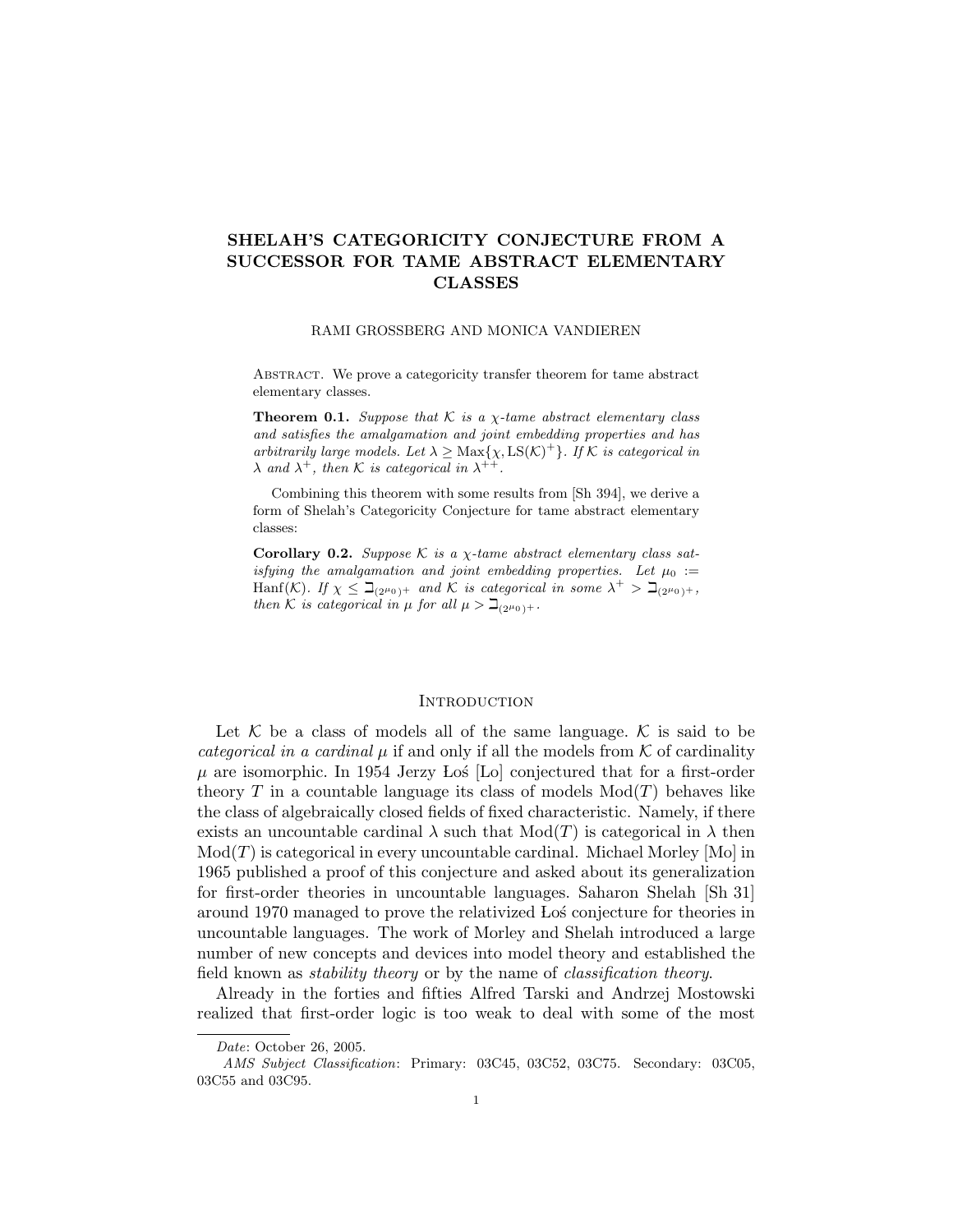basic objects of mathematics and proposed logics with greater expressive power like  $L_{\omega_1,\omega}$  and  $L_{\omega_1,\omega}(\mathbf{Q})$ . Examples due to Morley and Jack Silver in the sixties gave the impression that while these logics have good expressive power, there is very little structure there and almost any conjecture has a counterexample.

Some ground breaking work of Shelah from the mid seventies ([Sh 48], [Sh 87a] and [Sh 87b]) together with earlier important work by H. Jerome Keisler [Ke2] led Shelah to realize that machinery of stability theory could be developed for the context of non-first order theories. Around 1977 Shelah proposed a far reaching conjecture to serve as test problem to progress in the field.

Conjecture 0.3 (Shelah's Categoricity Conjecture). Given a countable language L and T a theory in  $L_{\omega_1,\omega}$ , if  $Mod(T)$  is categorical in  $\lambda$  for some  $\lambda > \beth_{\omega_1}$ ,<sup>1</sup> then Mod(T) is categorical in  $\chi$  for every  $\chi \ge \beth_{\omega_1}$ .

While  $L_{\omega_1,\omega}$  surfaced as a general context for developing a non-elementary model theory, it is not broad enough to capture some mathematically significant examples such as Boris Zilber's class of algebraically closed fields with pseudo-exponentiation which is connected with Schanuel's conjecture of transcendental number theory [Zi]. Furthermore, by focusing on a specific non-first-order logic such as  $L_{\omega_1,\omega}$  one may be near-sighted, not envisioning the underlying stability theory. In [Sh 88] the notion of Abstract Elementary Class (see Definition 0.5) was introduced by Saharon Shelah. This is a semantic generalization of  $L_{\omega_1,\omega}(\mathbf{Q})$ -theories, according to [Sh 702] AECs are the most general context to have a reasonable model theory. In Shelah own words: "I have preferred this context, certainly the widest I think has any chance at all." The guiding conjecture in the development of a classification theory of non-elementary classes is now a strengthening of Conjecture 0.3 and appears in the list of open problems in [Shc]:

Conjecture 0.4 (Shelah's Categoricity Conjecture). Let  $K$  be an abstract elementary class. If K is categorical in some  $\lambda >$  Hanf(K), <sup>2</sup> then for every  $\mu \geq \text{Hanf}(\mathcal{K}), \mathcal{K}$  is categorical in  $\mu$ .

Similar to the solutions of Los conjecture, a categoricity transfer theorem for non-first-order logic is expected to provide the basic conceptual tools necessary for a stability theory for non-first-order logic which then may be applied to answer questions in other branches of mathematics. Already Shelah's proof of Conjecture 0.4 for excellent classes forshadowed tools developed by Zilber to study algebraically closed fields with psuedo-exponentiation.

In [GrVa1], we wanted to develop basic stability theory for AECs with amalgamation, in our attempt to prove certain technical statements necessary for establishing stability spectrum theorem and existence of Morley sequences we introduce a property we called tameness. Later we realized that

 $^{1}\mathcal{\rightharpoonup}_{\omega_{1}}$  is the Hanf number of this logic.

<sup>&</sup>lt;sup>2</sup>For an explanation of Hanf(K) see Remark 0.6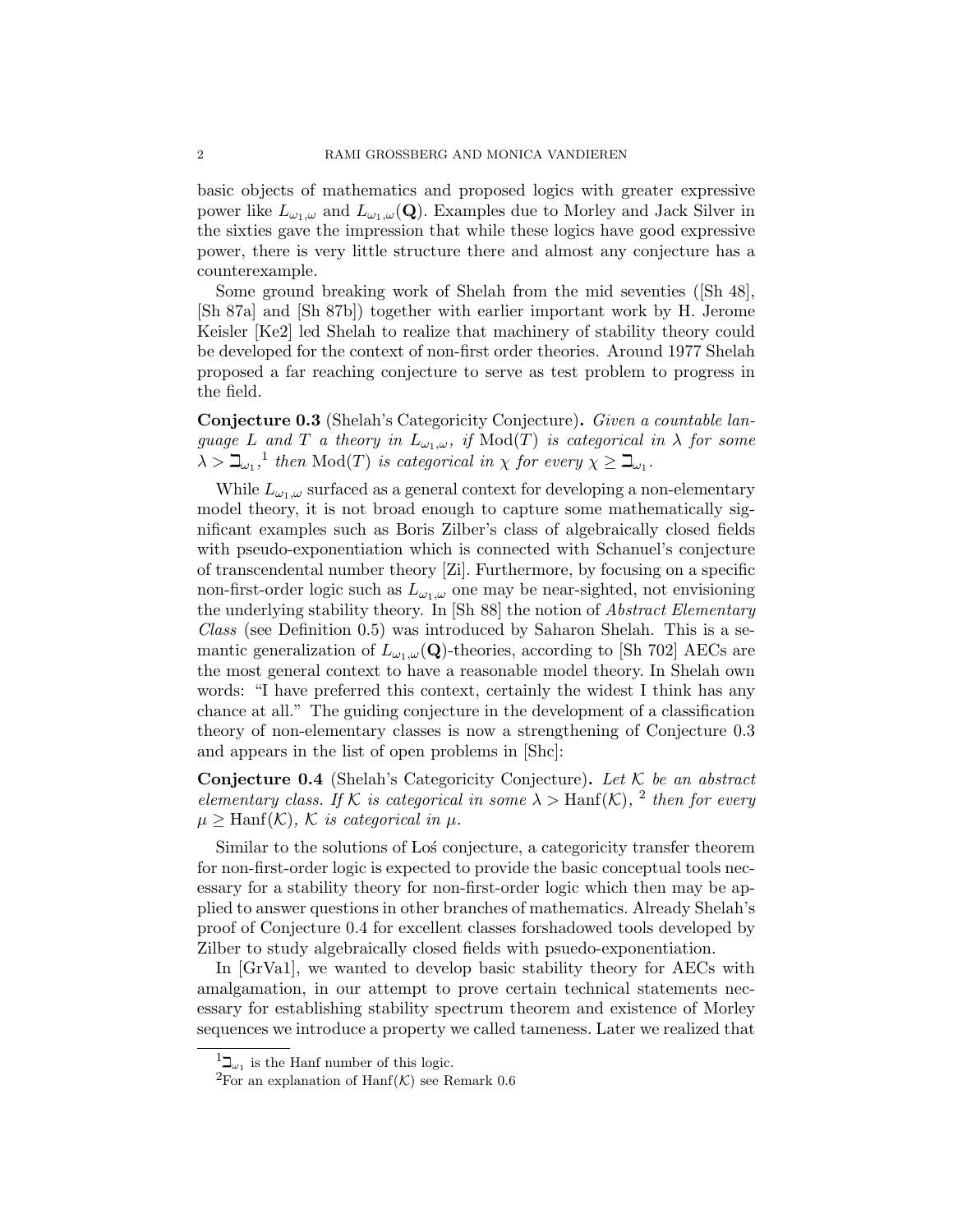a relativized version of tameness for saturated models appeared implicitly in Shelah's proof of his main theorem from [Sh 394].

In [GrVa1] we introduce the notion of tameness to abstract elementary classes as a context with enough generality to capture many mathematical examples, but surprisingly poignant enough to be accessible from a model theoretic point of view. Zilber's work on algebraically closed fields equipped with elliptic curves is tame. An interesting non-tame example is Shelah and Bradd Hart's example of an abstract elementary class which is categorical in  $\aleph_k$  for every  $k < n$ , but fails to be categorical in  $2^{\aleph_n}$ .

While there are over a thousand published pages devoted to a partial solution of Conjecture 0.3, it remains wide open. Here we prove an approximation to Conjecture 0.4 for tame abstract elementary classes. Below we will review the history of work towards Conjecture 0.4 noting that our result is the most general approximation of Conjecture 0.4. Our proof is unprecedented in providing an upward categoricity transfer theorem without employing compactness machinery via manipulations of first-order or infinitary syntax.

Now let us make explicit some of the concepts we have mentioned:

**Definition 0.5.** Let  $K$  be a class of structures all in the same similarity type  $L(\mathcal{K})$ , and let  $\prec_{\mathcal{K}}$  be a partial order on K. The ordered pair  $\langle \mathcal{K}, \prec_{\mathcal{K}} \rangle$  is an abstract elementary class, AEC for short if and only if

- A0 (Closure under isomorphism)
	- (a) For every  $M \in \mathcal{K}$  and every  $L(\mathcal{K})$ -structure N if  $M \cong N$  then  $N \in \mathcal{K}$ .
	- (b) Let  $N_1, N_2 \in \mathcal{K}$  and  $M_1, M_2 \in \mathcal{K}$  such that there exist  $f_l : N_l \cong$  $M_l$  (for  $l = 1, 2$ ) satisfying  $f_1 \subseteq f_2$  then  $N_1 \prec_{\mathcal{K}} N_2$  implies that  $M_1 \prec_{\mathcal{K}} M_2$ .
- A1 For all  $M, N \in \mathcal{K}$  if  $M \prec_{\mathcal{K}} N$  then  $M \subseteq N.$
- A2 Let  $M, N, M^*$  be  $L(K)$ -structures. If  $M \subseteq N, M \prec_K M^*$  and  $N \prec_K$  $M^*$  then  $M \prec_{\mathcal{K}} N$ .
- A3 (Downward Löwenheim-Skolem) There exists a cardinal  $LS(\mathcal{K}) \geq \aleph_0 + |L(\mathcal{K})|$  such that for every  $M \in \mathcal{K}$  and for every  $A \subseteq |M|$  there exists  $N \in \mathcal{K}$  such that  $N \prec_{\mathcal{K}}$  $M, |N| \supseteq A$  and  $||N|| \leq |A| + \text{LS}(\mathcal{K}).$
- A4 (Tarski-Vaught Chain)
	- (a) For every regular cardinal  $\mu$  and every  $N \in \mathcal{K}$  if  $\{M_i \prec_{\mathcal{K}} N : i < \mu\} \subseteq \mathcal{K}$  is  $\prec_{\mathcal{K}}$ -increasing (i.e.  $i < j \Longrightarrow M_i \prec_{\mathcal{K}} M_j$  then  $\bigcup_{i < \mu} M_i \in \mathcal{K}$  and  $\bigcup_{i < \mu} M_i \prec_{\mathcal{K}} N$ .
	- (b) For every regular  $\mu$ , if  $\{M_i : i < \mu\} \subseteq \mathcal{K}$  is  $\prec_{\mathcal{K}}$ -increasing then  $\bigcup_{i \leq \mu} M_i \in \mathcal{K}$  and  $M_0 \prec_{\mathcal{K}} \bigcup_{i \leq \mu} M_i$ .

For M and  $N \in \mathcal{K}$  a monomorphism  $f : M \to N$  is called an  $\mathcal{K}\text{-}embedding$ if and only if  $f[M] \prec_{\mathcal{K}} N$ . Thus,  $M \prec_{\mathcal{K}} N$  is equivalent to "id<sub>M</sub> is a Kembedding from  $M$  into  $N$ ".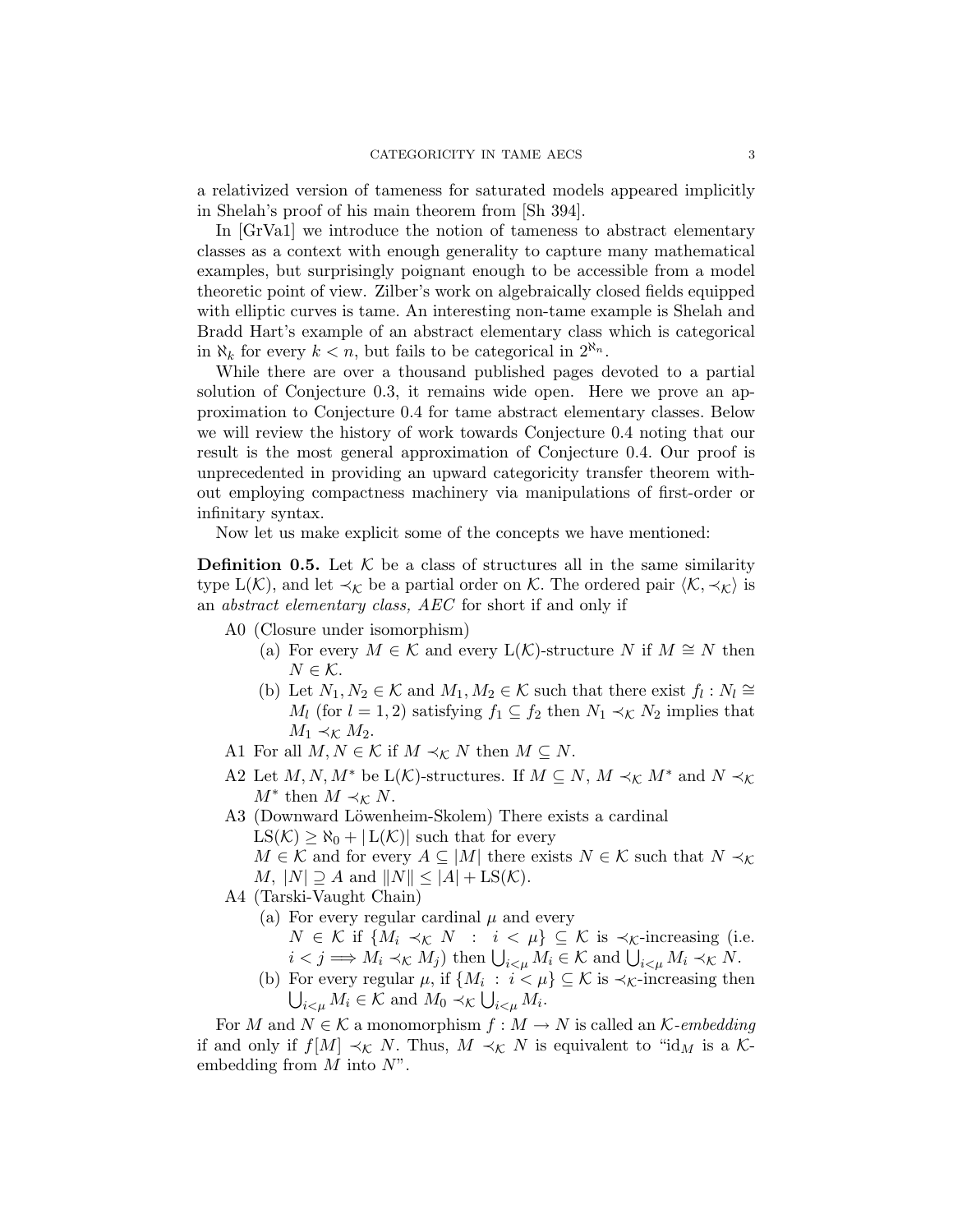**Remark 0.6.** Hanf(K) is widely accepted abuse of notation. In the case  $\mathcal{K} = \text{Mod}(\psi)$  for  $\psi \in L_{\omega_1,\omega}$  in a countable language  $\text{Hanf}(\mathcal{K}) = \mathbb{L}_{\omega_1}$ , in the more general case Hanf $(K) = \beth_{(2^{2^{\text{LS}}(K)})^+}$  where  $LS(K)$  is the Löwenheim-Skolem number of the class (the cardinality that appears in a Downward-Löwenheim-Skolem theorem for the class). See  $|Gr|$  for a formal definition.

In recent years there has been much activity in several concrete generalizations of first order model theory. They are

- · model theory of Banach spaces (see [HeIo],[Io1],[Io2])
- · homogeneous model theory, formerly known as finite diagrams stable in power (see [Be], [BeBu], [BuLe], [GrLe], [Hy], [HySh], [Le1], [Sh 3], [Sh 54]) and
- · compact abstract theories (CATs) [BY].

In all of these contexts, a categoricity transfer theorem has been proved. However, these classes are very specialized. AECs and even  $L_{\omega_1,\omega}$  have much more expressive power than these specializations. For instance, the classes of solvable groups and universal locally finite groups are AECs but cannot be captured by any of these specializations. Furthermore, the contexts itemized above are far too limited to handle Zilber's class of algebraically closed fields with pseudo-exponentiation and its variations. Each of these contexts turns to be tame.

We summarize the non-elementary categoricity transfer results known to date. Keisler in 1971 solved Conjecture 0.3 under the additional assumption of existence of a sequentially homogeneous model [Ke1]. Under these same assumptions Olivier Lessmann provides a Baldwin-Lachlan style proof of the categoricity transfer result in  $[Le1]<sup>3</sup>$ . Unfortunately this is insufficient for Shelah's conjecture, since Marcus and Shelah found an example for an  $L_{\omega_1,\omega}$ -sentence which is categorical in all infinite cardinals but does not have a sequentially homogeneous model (see [Ma]).

Extending the work of Keisler, Shelah in 1984 proved Conjecture 0.3 for excellent classes [87a] and [87b]. The hardest part is to show under the assumption of  $2^{\aleph_n} < 2^{\aleph_{n+1}}$  for all  $n < \omega$  that  $I(\aleph_{n+1}, \psi) < \mu(n)$  (for all n) implies that a certain class of atomic models of a first order theory derived from  $\psi$  is excellent.

Other attempts to prove Shelah's Categoricity Conjecture involved making extra set theoretic assumptions. Michael Makkai and Shelah [MaSh] proved Conjecture 0.4 under the additional assumption that the categoricity cardinal  $\lambda$  is a successor and the class K is axiomatizable by a  $L_{\kappa,\omega}$ -theory where  $\kappa$  is above a strongly compact cardinal and  $\lambda > \kappa$ . Oren Kolman and Shelah [KoSh] began the generalization of [MaSh] replacing the hypothesis that  $\kappa$  is above a strongly compact cardinal with the assumption that  $\kappa$  is

 $3$ The referee pointed out to us that also Hyttinen in [Hy1] obtained a similar result. We feel that the reader will be interested to know that Lesmann's result is part of his 1998 PhD thesis and the relevant paper was submitted for publication and was widely circulated already in 1997.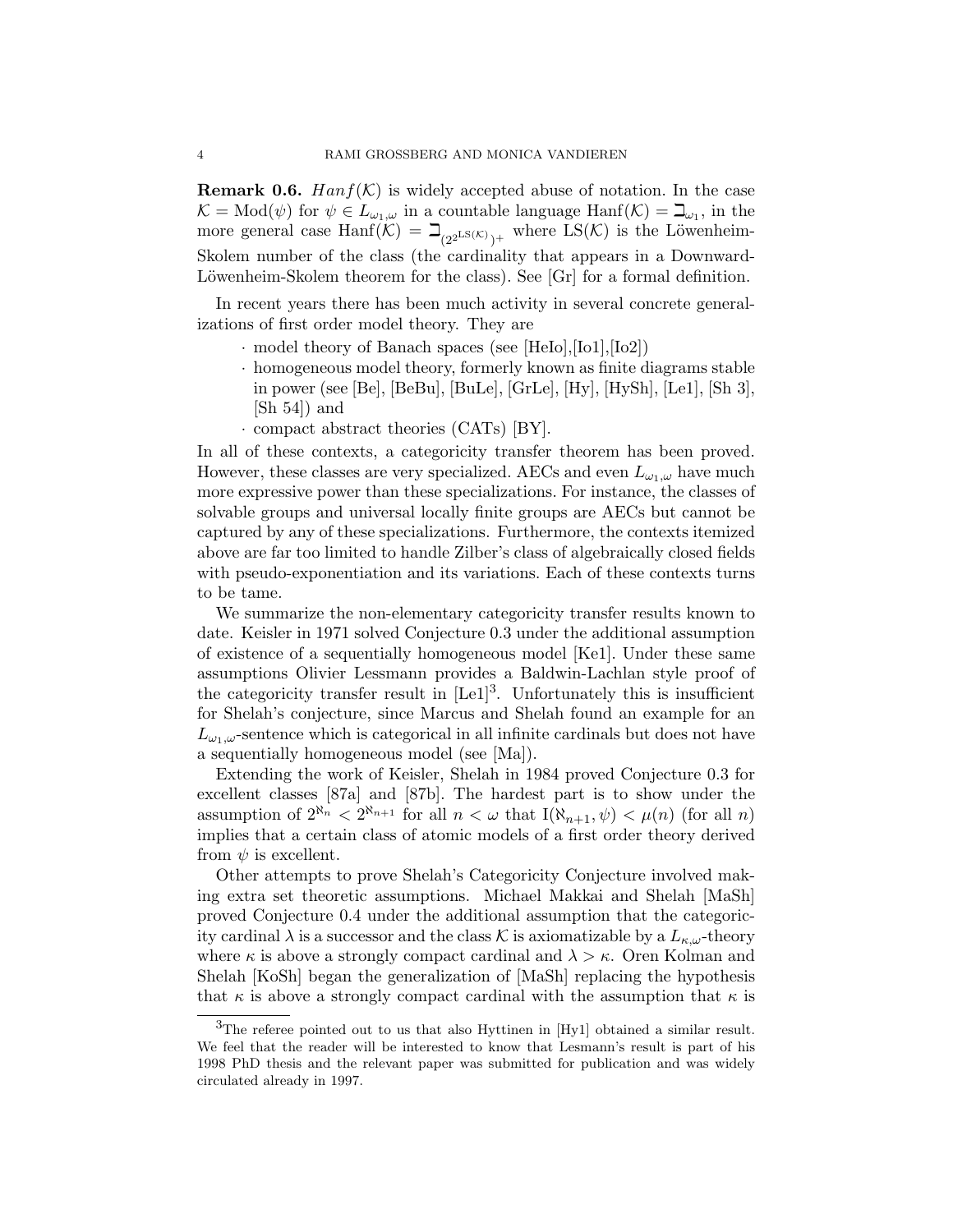above a measurable cardinal. Shelah completed this work in [Sh 472], but only managed to prove a partial downward categoricity transfer theorem.

**Fact 0.7.** Let K be an AEC axiomatized by a  $L_{\kappa,\omega}$ -theory with  $\kappa$  measurable. If K is categorical in some  $\lambda^+$  > Hanf(K), then K is categorical in every  $\mu$ with Hanf $(K) < \mu \leq \lambda^+$ .

The most general context of AECs considered so far are AECs which satisfy the amalgamation property. In [Sh 394], Shelah proves a partial going down result for these classes:

**Fact 0.8.** [Sh 394] Suppose that K satisfies the amalgamation and joint embedding properties. Let  $\mu_0 := \text{Hanf}(\mathcal{K})$ . If K is categorical in some  $\lambda^+$  $\beth_{(2^{\mu_0})^+}$ , then K is categorical in every  $\mu$  such that  $\beth_{(2^{\mu_0})^+} < \mu \leq \lambda^+$ .

One of the better approximations to Shelah's categoricity conjecture for AECs can be derived from a theorem due to Makkai and Shelah ([MaSh]):

Fact 0.9 (Makkai and Shelah 1990). Let K be an AEC,  $\kappa$  a strongly compact cardinal such that  $LS(K) < \kappa$ . Let  $\mu_0 := \beth_{(2^{\kappa})^+}$ . If K is categorical in some  $\lambda^+ > \mu_0$  then K is categorical in every  $\mu \ge \mu_0$ .

It is easy to see (using the assumption that  $\kappa$  is strongly compact) that any AEC K as above has the AP (for models of cardinality  $\geq \kappa$ ) and is also tame.

Our main result can be viewed as replacing the assumption of existence of a strongly compact cardinal in the Makkai and Shelah theorem by tameness and the amalgamation property. As a consequence of Corollary 4.4, we get:

**Theorem 0.10.** Let K be an AEC,  $\kappa := \beth_{(2^{\text{LS}}(\mathcal{K}))^+}$ . Denote by  $\mu_0 :=$  $\mathcal{L}_{2^{k+1}}$ . Suppose that  $\mathcal{K}_{\geq k}$  has the amalgamation property and is tame. If K is categorical in some  $\lambda^+ > \mu_0$  then K is categorical in every  $\mu \ge \mu_0$ .

This is the first upward categoricity theorem we know in ZFC for AECs.

Shelah and Villaveces [ShVi] and [Va] begin to study AECs with no maximal models under GCH. The focus of this work is to initially prove that the amalgamation property follows from categoricity. After informing Shelah about the results presented in our paper, he sent an email indicating that using methods of  $\lbrack Sh 705 \rbrack$  (good frames and  $\mathcal{P}^{-}(n)$ -diagrams) he has made progress towards a categoricity transfer theorem for AECs under some extra set theoretic assumptions.

All of the upward categoricity transfer results relied heavily on syntax, strong compactness or set theoretic assumptions. Until now, no upward categoricity result was known (or even suspected in light of the Hart and Shelah example) to hold.

In this paper we extend [Sh 87a], [Sh 87b] and [Sh 394] by presenting an upward categoricity transfer theorem for AECs that satisfy the amalgamation property with some level of tameness (see Definition 1.11).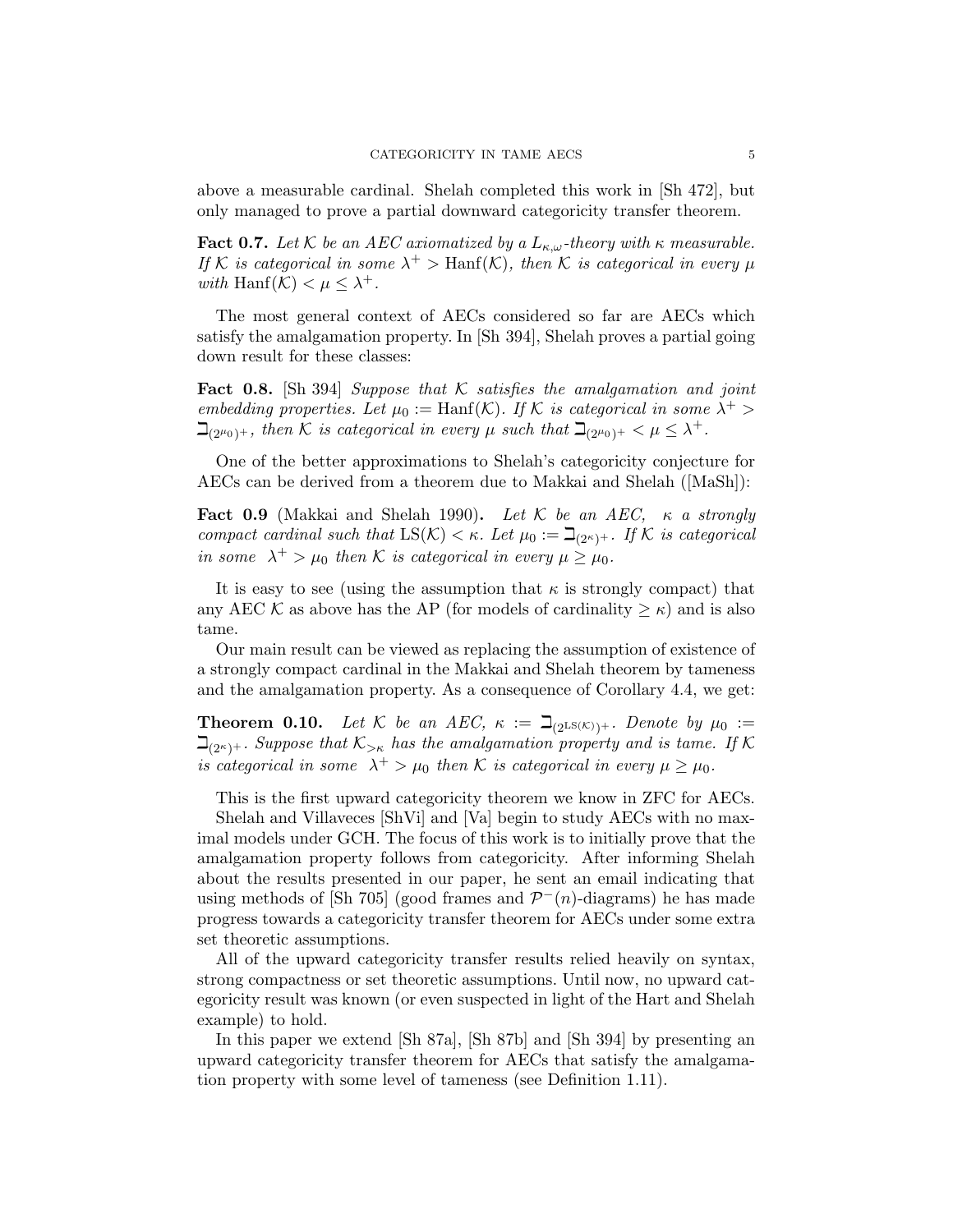We thank Andrés Villaveces for organizing the Bogota Meeting in Model Theory 2003 where we initially presented this work. We are indebted to the participants of this meeting especially John Baldwin, Olivier Lessmann and Andrés Villaveces for removing several errors from a preliminary draft of this paper, for making suggestions and raising questions involving this paper.

### 1. Background

We assume that  $K$  is an abstract elementary class (AEC) and satisfies the amalgamation and joint embedding property. Ultimately, we will use a little less, by only assuming amalgamation and joint embedding for models of cardinality  $\leq \lambda^+$  where  $\lambda^+$  is a categoricity cardinal. But for readability we make the more global assumptions from the start.

We will be using the basic machinery of abstract elementary classes including Galois-types introduced by Shelah in [Sh 88] and [Sh 394]. For convenience we refer the reader to [Gr] for the definitions and essential results. This work both extends and generalizes some results from [Sh 394]. For the reader unfamiliar with [Sh 394] we have included statements and definitions of the material that we will use explicitly here.

Following the notation and terminology from [Gr], for a class  $K$  and a cardinal  $\mu$  we let  $\mathcal{K}_{\mu} := \{ M \in \mathcal{K} : ||M|| = \mu \}.$ 

Let  $\mu \geq LS(\mathcal{K})$ . We say that K has the  $\mu$ -amalgamation property if and only if for any  $M_\ell \in \mathcal{K}_\mu$  (for  $\ell \in \{0, 1, 2\}$ ) such that  $M_0 \prec_{\mathcal{K}} M_1$  and  $M_0 \prec_{\mathcal{K}}$  $M_2$  there are  $N \in \mathcal{K}_{\mu}$  and  $\mathcal{K}$ -embeddings  $f_{\ell}: M_{\ell} \to N$  such that  $f_{\ell} \upharpoonright M_0 =$ id<sub>M<sub>0</sub></sub> for  $\ell = 1, 2$ . K has the *amalgamation property* if and only if K has the  $\mu$ -amalgamation property for all  $\mu \geq LS(\mathcal{K})$ .

**Definition 1.1.** An AEC K is Galois-stable in  $\mu$  if and only if for every  $M \in \mathcal{K}_{\mu}$ , the number of Galois-types over M is  $\leq \mu$ .

**Fact 1.2** (Claim 1.7(a) of [Sh 394]). If K is categorical in  $\lambda \geq LS(\mathcal{K})$ , then K is Galois-stable in all  $\mu$  with  $LS(K) \leq \mu < \lambda$ .

A slight, but useful, improvement of Fact 1.2 can be derived from an upward stability transfer theorem for tame classes which appears in [BaKuVa].

**Corollary 1.3.** If K is categorical in  $\lambda^+$ , then K is Galois-stable in  $\mu$  for all  $LS(K) \leq \mu \leq \lambda^+$ .

**Remark 1.4.** We can only guarantee stability as high as  $\lambda^+$  since we don't know whether or not there is tameness for types over larger models (see Fact 1.14).

Working under the amalgamation property, Galois-stability implies the existence of Galois-saturated models in much the same way as stability implies the existence of saturated models in first order model theory. Here we review some facts about Galois-saturated models.

**Definition 1.5.** Let  $\mu > \text{LS}(\mathcal{K})$ .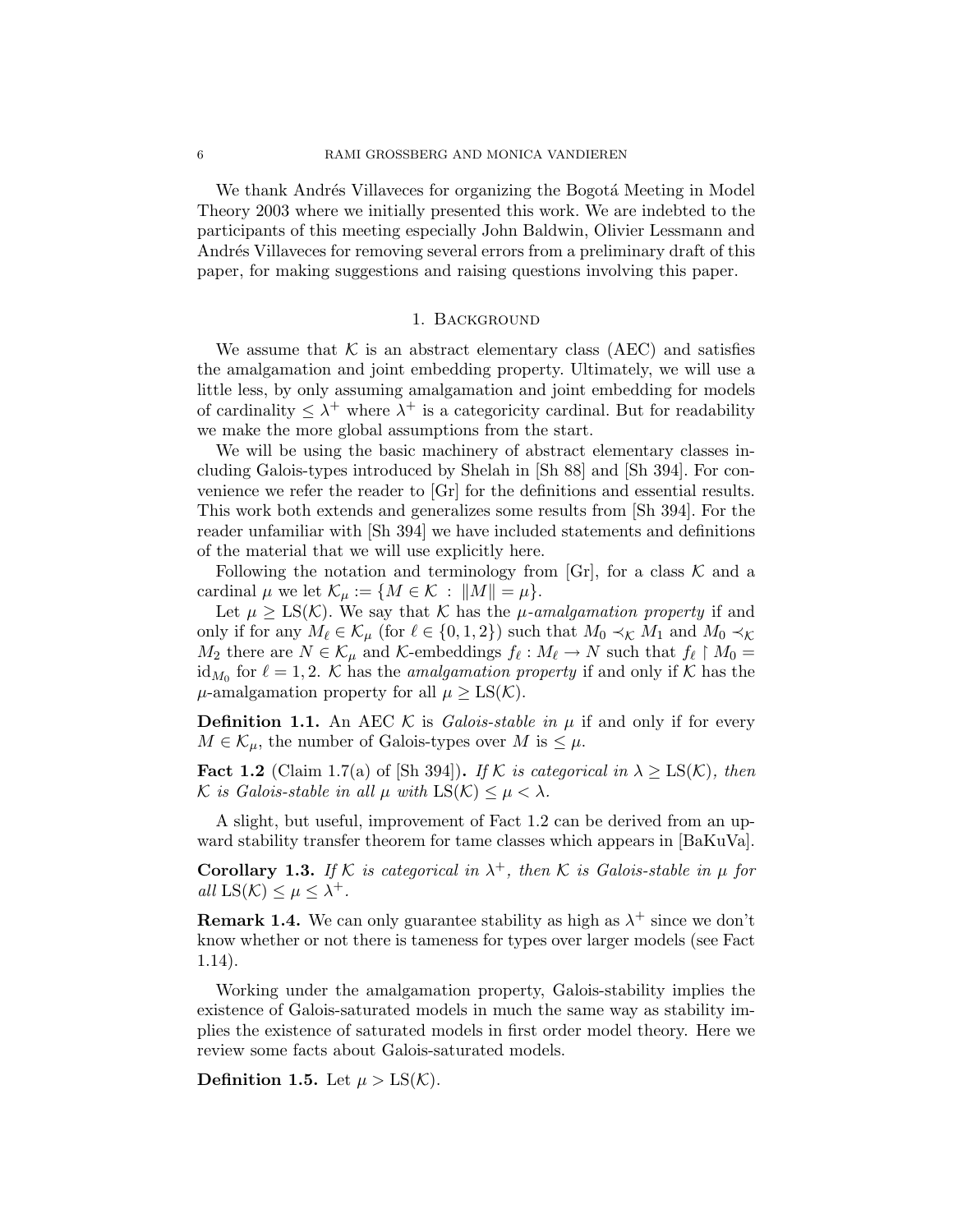- (1)  $M \in \mathcal{K}$  is said to be  $\mu$ -Galois-saturated<sup>4</sup> if and only if for every  $N \prec_{\mathcal{K}} M$  with  $N \in \mathcal{K}_{\leq \mu}$  and every Galois-type p over N, we have that  $p$  is realized in  $M$ . A model  $M$  is *Galois-saturated* if and only if it is  $||M||$ -Galois-saturated.
- (2)  $M \in \mathcal{K}$  is said to be  $\mu$ -model homogeneous if and only if for every  $N \prec_{\mathcal{K}} M$  with  $N \in \mathcal{K}_{\leq \mu}$  and every  $N' \in \mathcal{K}_{\|N\|}$  with  $N \prec_{\mathcal{K}} N'$  there exists a K-mapping  $f : N' \to M$  with  $f \restriction N = id_N$ . We write M is model homogeneous to mean that M is  $||M||$ -model homogeneous.

The following is a central property of classes with the amalgamation property:

**Fact 1.6** (From  $\lbrack Sh 576\rbrack$ , see also  $\lbrack Gr\rbrack$ ). Suppose that K satisfies the amalgamation property. Let  $M \in \mathcal{K}_{>LS(\mathcal{K})}$ . The following are equivalent

- (1) M is Galois-saturated.
- (2) M is model homogeneous.

The same proof gives a relativized version of Fact 1.6 which we will use later in this paper:

Fact 1.7. Suppose that K satisfies the amalgamation property. Let  $M \in$  $\mathcal{K}_{>LS(K)}$ . The following are equivalent

- (1) *M* is  $\mu$ -Galois-saturated.
- (2)  $M$  is  $\mu$ -model homogeneous.

The following is a well known result that has its origins in Bjarni Jónsson's [Jo] precursor of uniqueness of saturated models:

**Fact 1.8.** Let K be an AEC. Suppose  $\mu > \lambda \geq LS(K)$ . If K is categorical in  $\lambda$  then all model-homogeneous models of cardinality  $\mu$  are isomorphic.

A local relative to model homogeneity is that of being universal over.

**Definition 1.9.** (1) Let  $\kappa$  be a cardinal  $\geq LS(\mathcal{K})$ . We say N is  $\kappa$ universal over M if and only if for every  $M' \in \mathcal{K}_{\kappa}$  with  $M \prec_{\mathcal{K}} M'$ there exists a K-embedding  $g : M' \to N$  such that  $g \upharpoonright M = id_M$ :



- (2) We say N is universal over M or N is a universal extension of M if and only if N is  $||M||$ -universal over M.
- (3) For  $M \in \mathcal{K}_{\mu}$ ,  $\sigma$  a limit ordinal with  $\sigma \leq \mu^+$  and  $M' \in \mathcal{K}_{\mu|\sigma|}$  we say that M' is a  $(\mu, \sigma)$ -limit over M if and only if there exists a  $\prec_{\mathcal{K}}$ -increasing and continuous sequence of models  $\langle M_i \in \mathcal{K}_{\mu} \mid i < \sigma \rangle$ such that

 $4$  We must make the distinction between saturated in first order logic (which is a property of M alone) and Galois-saturated models (which is depends on M and  $\mathcal{K}$ ).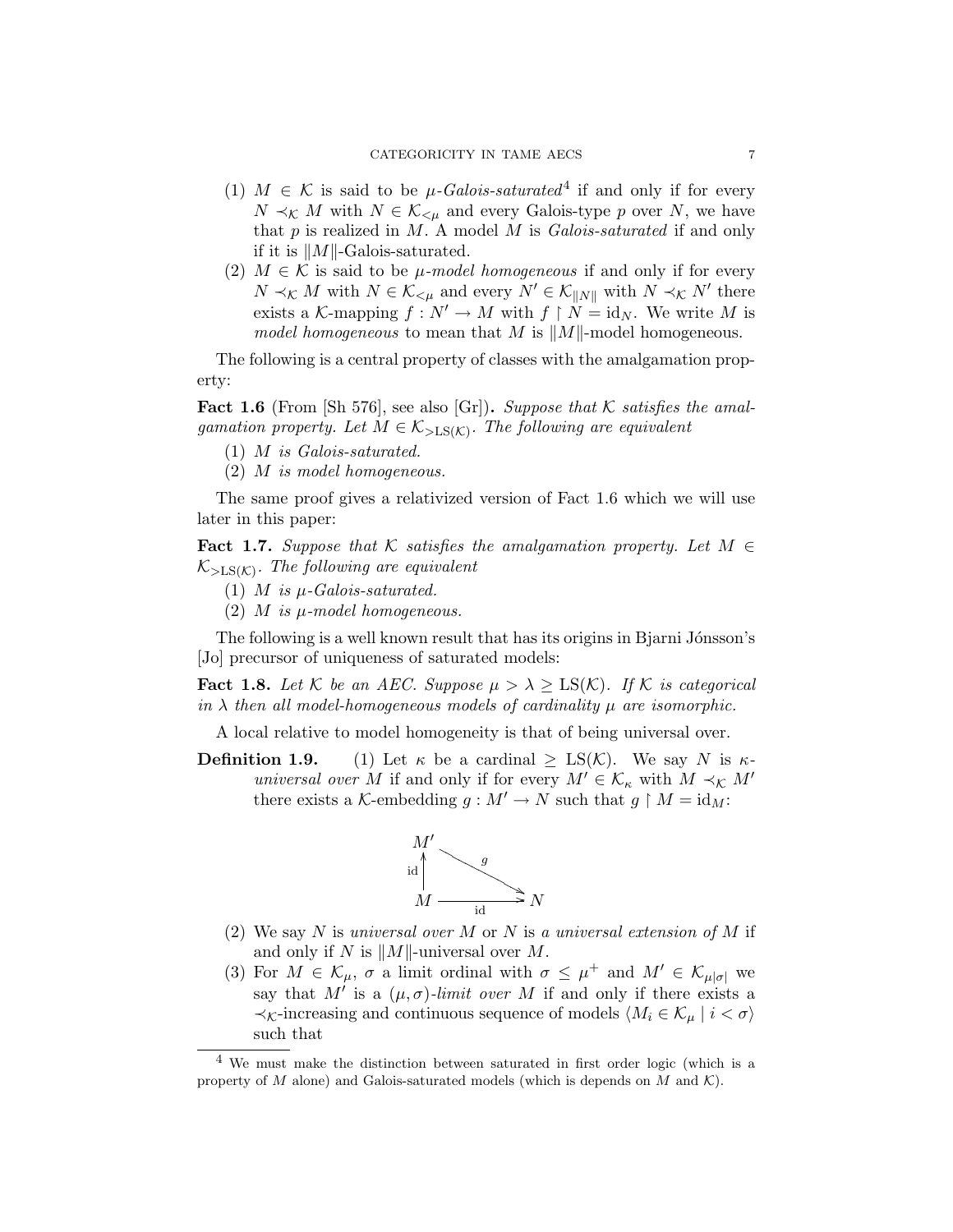- (a)  $M = M_0$ ,
- (b)  $M' = \bigcup_{i < \sigma} M_i$  and
- (c)  $M_{i+1}$  is universal over  $M_i$ .

Notice that in the case  $\sigma < \mu^+$  then M' has cardinality  $\mu$  and in the case  $\sigma = \mu^+$  we have that  $||M'|| = \mu^+$ .

Fact 1.10 guarantees the existence of limit models from stability and amalgamation assumptions:

**Fact 1.10** ([Sh 600], see [GrVa1] for a complete proof). If K satisfies the amalgamation property and is Galois-stable in  $\mu$ , then for every  $M \in \mathcal{K}_{\mu}$ , there exists  $N \in \mathcal{K}_{\mu}$  such that  $M \prec_{\mathcal{K}} N$  and N is universal over M. Thus for any  $M \in \mathcal{K}_{\mu}$  and  $\alpha \leq \mu^+$  there exists  $N \geq_K M$  which is  $(\mu, \alpha)$ -limit.

Now we switch gears and recall the concept of tameness from [GrVa1].

**Definition 1.11.** Let  $\chi$  be a cardinal number. We say the abstract elementary class K with the amalgamation property is  $\chi$ -tame provided that for  $M \in \mathcal{K}_{\geq \chi}, p \neq q \in \text{ga-S}(M)$  implies the existence of  $N \prec_{\mathcal{K}} M$  of cardinality  $\chi$  such that  $p \restriction N \neq q \restriction N$ .

A variant of  $\chi$ -tameness involves limiting the scope of the models.

**Definition 1.12.** Assume  $\chi < \mu$ . We say that K is  $(\mu, \chi)$ -tame if and only if for all  $M \in \mathcal{K}_{\mu}$  and all  $p, q \in \text{ga-S}(M)$  whenever  $p \neq q$ , then there exists  $N \prec_{\mathcal{K}} M$  of cardinality  $\chi$  such that  $p \restriction N \neq q \restriction N$ .

**Notation 1.13.** When K is  $(\mu, \chi)$ -tame for all  $\mu \leq \mu'$  we write K is  $(\leq \mu', \chi)$ tame.

**Fact 1.14** (From Main Claim 2.3 of part II on page 288 [Sh 394]). If  $K$ is categorical in some  $\lambda^+ > \beth_{(2^{\text{Hanf}(\mathcal{K})})^+}$ , then K is  $( $\lambda^+, \chi$ )-tame for all$  $\chi(\Phi^*) \leq \chi < \lambda^+$ .

- **Remark 1.15.** (1) We will be using tameness to prove the existence of rooted minimal types or monotonicity of minimal types (Proposition 2.2). Unfortunately, [Sh 394] only gives us tameness up to and not including the categoricity cardinal  $\lambda^+$ .
	- (2) Formally, Shelah proves that when two types over a saturated model of cardinality  $\kappa < \lambda^+$  differ, then there is a submodel of cardinality  $\chi(\Phi^*)$  over which they differ. However, if we assume categoricity in  $\lambda^+$  >  $\beth_{(2^{\text{Hanf}}(\mathcal{K}))^+}$ , by Fact 0.8 all models of cardinality  $\kappa$  are saturated.
	- (3)  $\chi(\Phi^*)$  has a formal definition in [Sh 394] related to Ehrenfeucht-Mostowski constructions. Since we will only use the fact that  $\chi(\Phi^*)$ lies below  $\text{Hanf}(\mathcal{K})$ , we will not give its formal definition.

**Question 1.16.** Does categoricity in  $\lambda >$  Hanf $(K)$  imply  $(\lambda, \chi)$ -tameness for some  $\chi < \lambda$ ?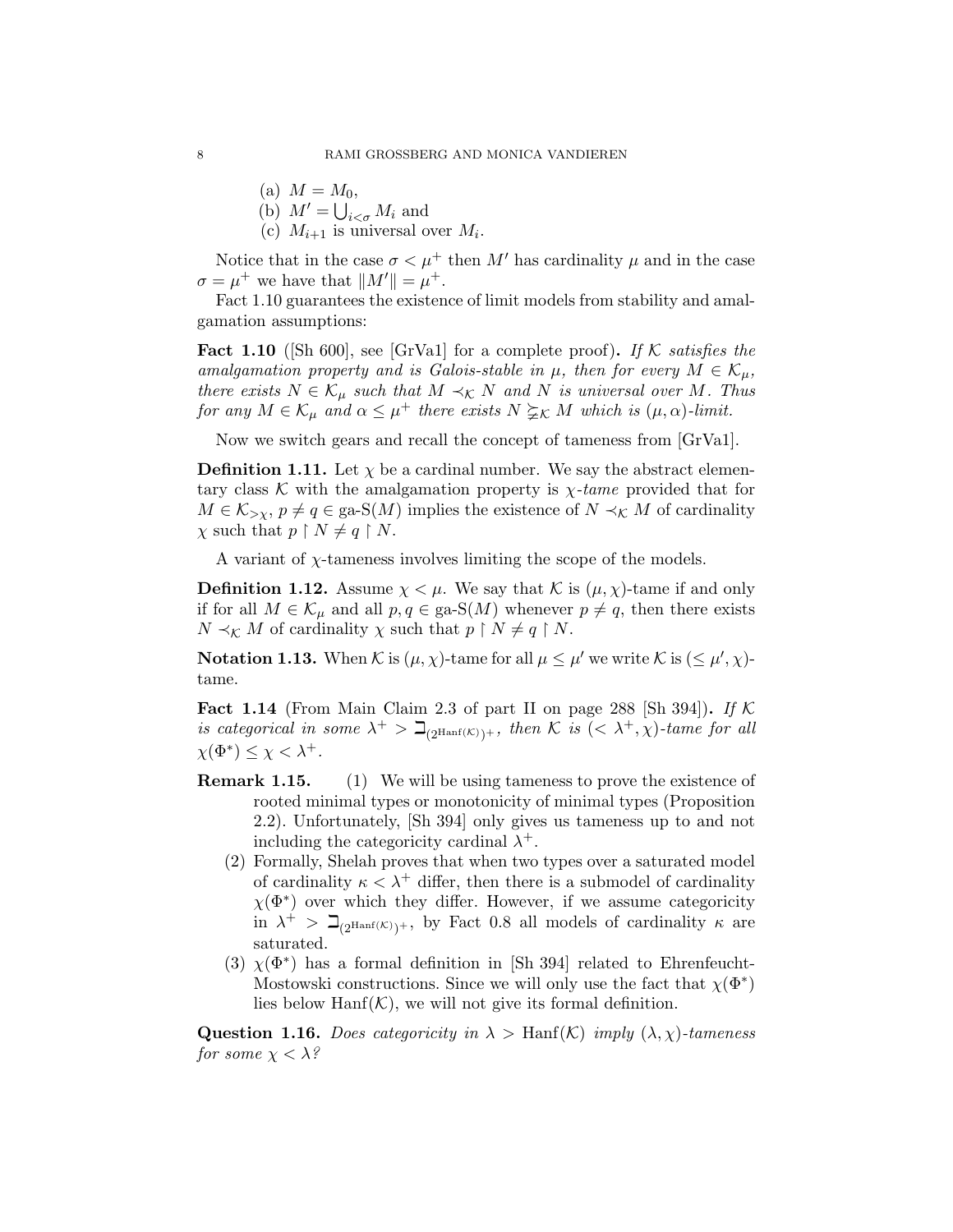## 2. Minimal Types

The main tool in our constructions will be a minimal type which is a variation of Definition  $(*)_4$  of Theorem 9.7 of [Sh 394].

**Definition 2.1.** Let  $M \in \mathcal{K}_{\mu}$  and  $p \in \text{ga-S}(M)$  be given. We say p is minimal if and only if p is non-algebraic (no  $c \in M$  realizes p) and for every  $M' \in \mathcal{K}_{\mu}$  with  $M \prec_{\mathcal{K}} M'$ , there is exactly one non-algebraic extension of p to  $M'$ .

The proof of the following proposition draws on our tameness assumption. We will be interested in applying the monotonicity proposition to  $\lambda$  where  $\lambda$  is the categoricity cardinal. Recall that Shelah's work does not guarantee any level of tameness in the categoricity cardinal.

**Proposition 2.2** (Monotonicity of Minimal Types). Suppose K is  $(\lambda, \chi)$ tame for some  $\lambda \geq \mu \geq \chi$ . If  $p \in \text{ga-S}(M)$  is minimal with  $M \in \mathcal{K}_{\mu}$ , then for all  $N \in \mathcal{K}_{\lambda}$  extending M and every  $q \in \text{ga-S}(N)$  extending p, if q is non-algebraic then q is minimal.

*Proof.* Suppose for the sake of contradiction that p and q are as in the statement of the proposition, with  $q$  non-algebraic but not minimal. Since  $q$ is not minimal, there exist distinct non-algebraic extensions of q, say  $q', q'' \in$ ga-S(N') for some  $N' \in \mathcal{K}_{\lambda}$  with  $N \prec_{\mathcal{K}} N'$ . By tameness, we can find  $M' \in \mathcal{K}_{\mu}$  of cardinality  $\mu$  such that  $M \prec_{\mathcal{K}} M' \prec_{\mathcal{K}} N'$  and  $q' \restriction M' \neq q'' \restriction M'$ . Notice that  $q' \restriction M'$  and  $q'' \restriction M'$  are both non-algebraic extensions of p. This contradicts the minimality of  $p$ .

**Fact 2.3** (Density of Minimal Types [Sh 394]). If K is Galois-stable in  $\mu$ , then for every  $N \in \mathcal{K}_{\mu}$  and every  $q \in \text{ga-S}(N)$ , there are  $M \in \mathcal{K}_{\mu}$  and  $p \in \text{ga-S}(M)$  such that  $N \preceq_K M$ ,  $q \leq p$  and p is minimal.

To prove the extension property for minimal types, we need a few facts about non-splitting in AECs.

**Definition 2.4.** Let  $\mu > LS(\mathcal{K})$  be a cardinal. For  $M \in \mathcal{K}$  and  $p \in \text{ga-S}(M)$ , we say that p  $\mu$ -splits over N if and only if  $N \prec_{\mathcal{K}} M$  and there exist  $N_1, N_2 \in \mathcal{K}_{\mu}$  and a  $\prec_{\mathcal{K}}$ -mapping  $h : N_1 \cong N_2$  such that

- (1)  $N \prec_{\mathcal{K}} N_1, N_2 \prec_{\mathcal{K}} M$ , (2)  $h(p \restriction N_1) \neq p \restriction N_2$  and
- 
- (3)  $h \restriction N = \mathrm{id}_N$ .

**Remark 2.5.** Consider the K-mapping h in the definition of  $\mu$ -splitting. Notice that we do not require that there is an extension  $h' \in Aut(M)$  of h.

The existence, uniqueness and extension properties for non-splitting types have been studied in [Sh 394], [ShVi] and [Va]. Here we state the formulations of these results which we will be using.

Existence of non-splitting types: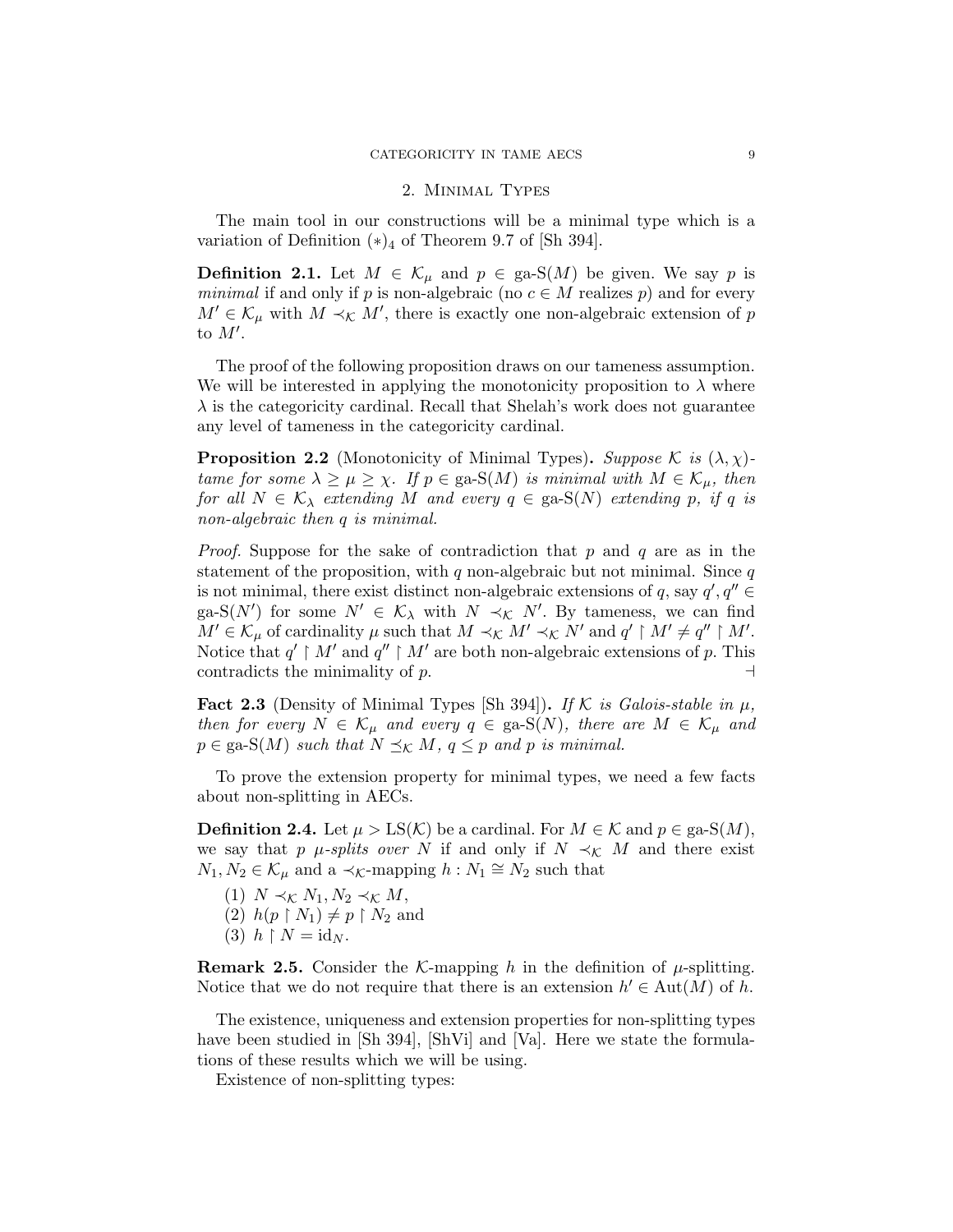**Fact 2.6** (Claim 3.3 of [Sh 394]). Assume K is an abstract elementary class and is Galois-stable in  $\mu$ . For every  $M \in \mathcal{K}_{\geq \mu}$  and  $p \in \text{ga-S}(M)$ , there exists  $N \in \mathcal{K}_{\mu}$  such that p does not  $\mu$ -split over N.

A consequence of the proof of the uniqueness result, Theorem I.4.15 of [Va], is the following:

**Corollary 2.7.** Let  $N, M, M' \in \mathcal{K}_{\mu}$  be such that M' is universal over M and M is a limit model over N. Suppose that  $p \in \text{ga-S}(M)$  does not  $\mu$ -split over N and p is non-algebraic. For every  $M' \in \mathcal{K}$  extending M of cardinality  $\mu$ , if  $q \in \text{ga-S}(M')$  is an extension of p and does not  $\mu$ -split over N, then q is non-algebraic.

The version of this extension and existence result that we will use is the following which came about when John Baldwin removed the cofinality requirement in Lemma 6.3 of [Sh 394] with an argument using Ehrenfeucht-Mostowski models. This has allowed us to remove the assumption of  $LS(K)$  =  $\aleph_0$  from previous drafts of this paper.

**Fact 2.8** (Corollary 2 of [Ba2]). Suppose that K is categorical in some  $\lambda$  $LS(K)$  and K has arbitrarily large models. Let  $\mu$  be a cardinal such that  $\text{LS}(\mathcal{K}) < \mu$  and let  $\sigma$  be a limit ordinal with  $\text{LS}(\mathcal{K}) < \sigma < \mu^+$ . Then, for every  $(\mu, \sigma)$ -limit model M and every type  $p \in \text{ga-S}(M)$ , there exists  $N \preceq_K M$  of cardinality  $\mu$  such that for every  $M' \in \mathcal{K}_{\leq \lambda}$  extending M, there exists  $q \in \text{ga-S}(M')$  an extension of p such that q does not  $\mu$ -split over N. In particular p does not  $\mu$ -split over N.

The last property of non-splitting that we will need is monotonicity:

**Proposition 2.9.** If  $M_0 \prec_{\mathcal{K}} N \prec_{\mathcal{K}} M$  and  $p \in \text{ga-S}(M)$  does not  $\mu$ -split over  $M_0$ , then  $p \restriction N$  does not  $\mu$ -split over  $M_0$ .

Proof. Immediate from the definitions.

 $\overline{a}$ 

Combining the machinery of non-splitting, we identify the following relative to Claim 4.3 of [Sh 576]:

**Proposition 2.10** (Extension Property for Minimal Types). Suppose that K has arbitrarily large models. Let K be categorical in some  $\lambda > \text{LS}(\mathcal{K})$ and  $(\lambda, \chi)$ -tame for some  $\chi < \lambda$ . Let  $\mu$  be such that  $LS(\mathcal{K}) < \mu$ . If  $p \in$ ga-S(M) is minimal and M is a  $(\mu, \sigma)$ -limit model for some limit ordinal  $LS(K) < \sigma < \mu^+$ , then for every  $M' \in \mathcal{K}_{\leq \lambda}$  extending M, there is a minimal  $q \in \text{ga-S}(M')$  such that q extends p.

*Proof.* Without loss of generality M' is universal over M. Let  $p \in \text{ga-S}(M)$ be minimal. Since M is  $(\mu, \sigma)$ -limit model, using Fact 2.8, we can find a proper submodel  $N \prec_{\mathcal{K}} M$  of cardinality  $\mu$  such that for every  $M' \in \mathcal{K}_{\leq \lambda}$ there exists  $q \in \text{ga-S}(M')$  extending p such that q does not  $\mu$ -split over  $\overline{N}$ . Suppose for the sake of contradiction that  $q$  is not minimal. Then tameness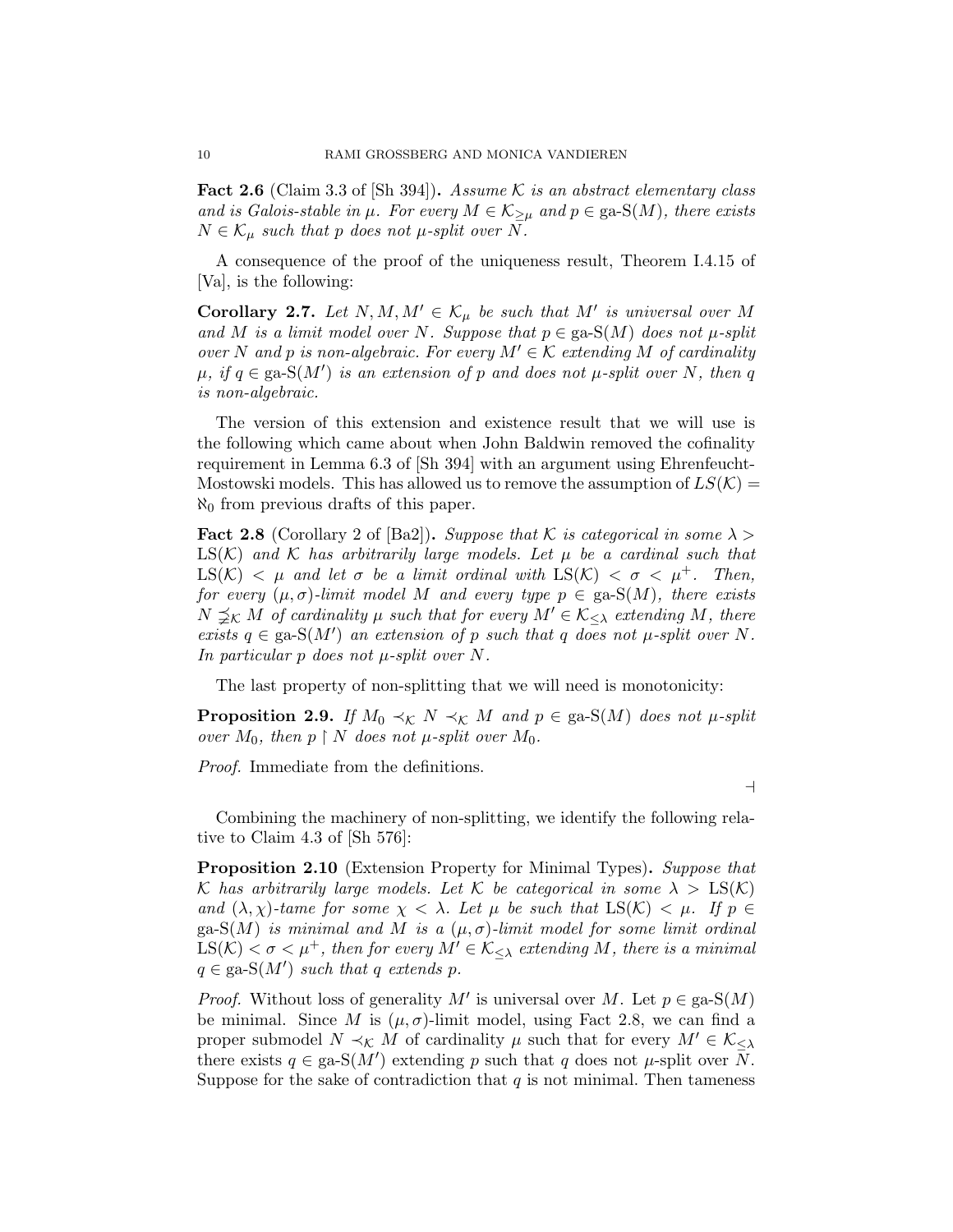and Proposition 2.2 tells us that q must be algebraic. Let  $a \in M'$  realize q and  $M^a \in \mathcal{K}_{\mu}$  contain a with  $M \prec_{\mathcal{K}} M^a \prec_{\mathcal{K}} M'$ . Then  $q \restriction M^a$  is also algebraic. However, since  $q \restriction M^a$  does not  $\mu$ -split over N and extends p, by Corollary 2.7 we see that  $q \restriction M^a$  is not-algebraic. This gives us a  $\Box$ contradiction.  $\Box$ 

We now introduce a strengthening of minimal types which allow us to transfer Vaughtian pairs from one cardinality to another in the subsequent section. The intuition is that there is a small part of a minimal types that controls its minimality.

**Definition 2.11.** Let  $M \in \mathcal{K}_{\mu}$  be given. A type  $p \in \text{ga-S}(M)$  is rooted *minimal* if and only if p is minimal and there is  $N \prec_K M$  of cardinality  $\lt \mu$ such that  $p \restriction N$  is minimal. We say that N is a root of p.

**Proposition 2.12** (Existence of rooted minimal types). Let K be categorical in some  $\lambda > \chi^+$  and  $(\lambda, \chi)$ -tame with  $\chi \geq LS(\mathcal{K})$ . Then for every  $M' \in \mathcal{K}_{\lambda}$ , there exists a rooted minimal  $q \in \text{ga-S}(M')$ .

*Proof.* Notice that categoricity in  $\lambda$  implies stability in  $\mu$  with LS(K)  $\lt \mu$  $\lambda$  by Fact 1.2. Choose  $M \in \mathcal{K}_{\mu}$  be some *K*-substructure of  $M'$  with  $\mu \geq \chi$ . Since K is stable in  $\mu$  and categorical in  $\lambda$ , we may take M to be a  $(\mu, \sigma)$ limit model for some limit ordinal  $\sigma$  with  $LS(\mathcal{K}) < \sigma < \mu$ . Furthermore, by Fact 2.3 and monotonicity of minimal types, we can choose  $M$  such that there is a minimal type  $p \in \text{ga-S}(M)$ .

Then by Proposition 2.10, there exists a minimal  $q \in \text{ga-S}(M')$  extending p. q is rooted.  $\Box$ 

Remark 2.13. In Section 4 we will prove the existence of rooted minimal types over models of cardinality  $\lambda$  when  $cf(\lambda) = \omega$  under the assumption that  $LS(K) = \aleph_0$ .

**Proposition 2.14.** Suppose K is  $\chi$ -tame. Let  $N \in \mathcal{K}_{\geq \chi}$ . If  $p \in \text{ga-S}(M)$  is rooted minimal with  $N \prec_K M$  a submodel such that  $p \restriction N$  is minimal, then for every N' with  $N \prec_K N' \prec_K M$  we have that  $p \restriction N'$  is minimal.

*Proof.* Follows by tameness and monotonicity of minimal types.  $\Box$ 

## 3. Vaughtian Pairs

Next we prove a Vaughtian pair transfer theorem for rooted minimal types.

**Definition 3.1.** Let  $\mu \leq \lambda$ . Fix  $M \in \mathcal{K}_{\mu}$  and  $p \in \text{ga-S}(M)$  a minimal type. A  $(p, \lambda)$ -Vaughtian pair is a pair of models  $N_0, N_1 \in \mathcal{K}_{\lambda}$  such that

- (1)  $M \prec_{\mathcal{K}} N_0 \preceq_{\mathcal{K}} N_1$  and
- (2) no  $c \in N_1 \backslash N_0$  realizes p.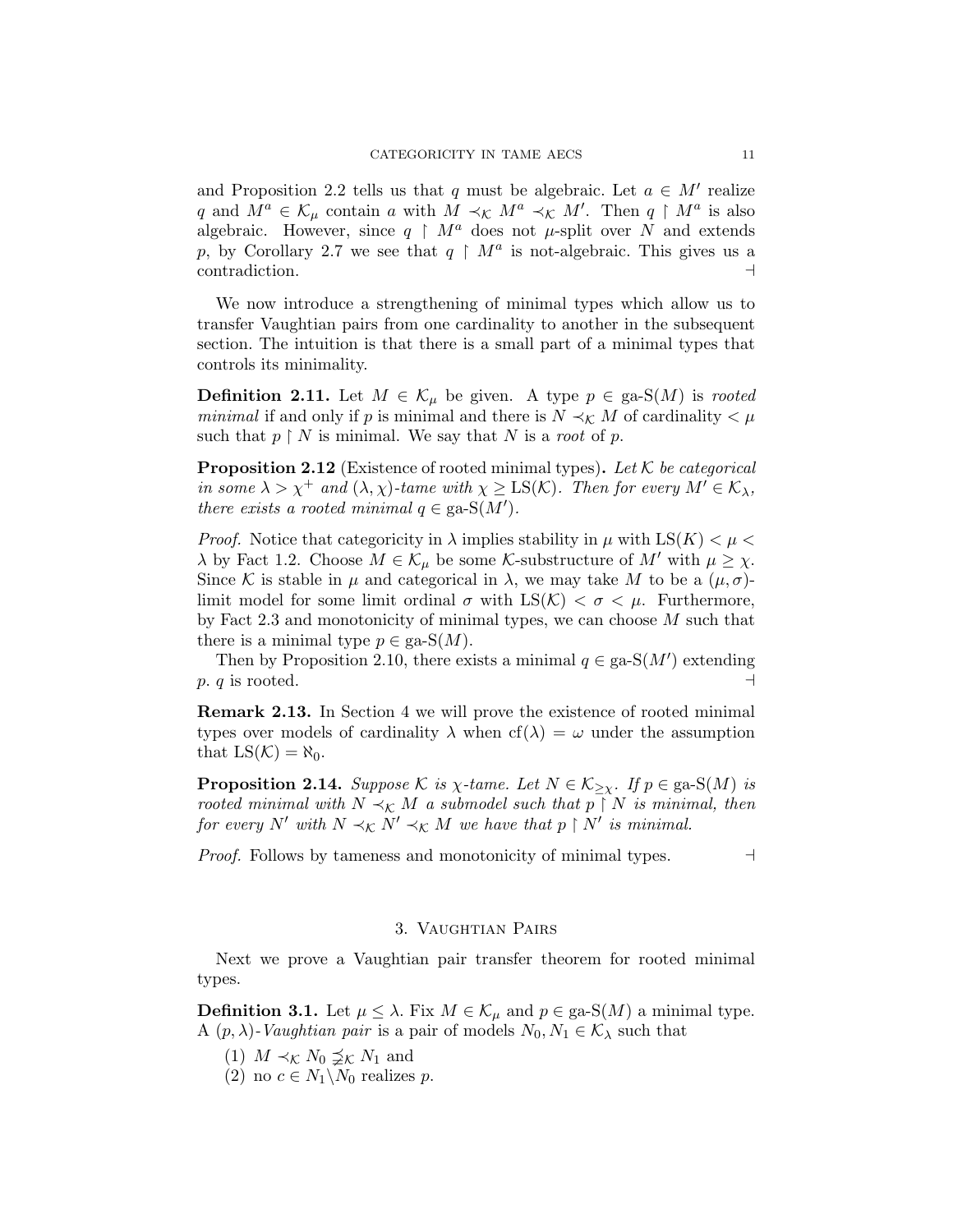Fact 3.2 (Claim  $(*)_8$  of Theorem 9.7 of [Sh 394]). Assume that K is categorical in some successor cardinal  $\lambda^+$ . If  $\lambda > \text{LS}(\mathcal{K})$ , then for every model  $M \in \mathcal{K}_{\leq \lambda}$  and every minimal type  $p \in \text{ga-S}(M)$ , there are no  $(p, \lambda)$ -Vaughtian pairs.

**Theorem 3.3.** Fix  $\mu > LS(K)$ . Let p be a rooted minimal type over a model M of cardinality  $\mu$ . Fix a root  $N \prec_K M$  of cardinality  $\kappa$ , with  $p \restriction N$  minimal. If K has a  $(p, \mu)$ -Vaughtian pair, then there is a  $(p \restriction N, \kappa)$ -Vaughtian pair.

*Proof.* Suppose that  $(N^0, N^1)$  form a  $(p, \mu)$ -Vaughtian pair. Let C denote the set of all realizations of  $p \restriction N$  inside  $N^1$ . Fix  $a \in N^1 \backslash N^0$ .

We now construct  $\langle N_i^0, N_i^1 \in \mathcal{K}_\kappa | i \langle \kappa^+ \rangle$  satisfying the following:

- (1)  $N_0^0 = N$
- (2)  $N_i^{\ell} \preceq_K N^{\ell}$  for  $\ell = 0, 1$
- (3) the sequences  $\langle N_i^0 | i \langle \kappa^+ \rangle$  and  $\langle N_i^1 | i \langle \kappa^+ \rangle$  are both  $\prec_{\mathcal{K}}$ increasing and continuous
- (4)  $a \in N_i^1 \backslash N_i^0$  and
- (5)  $C_i := C \bigcap N_i^1 \subseteq N_{i+1}^0$ .

The construction follows from the following:

**Claim 3.4.** If  $d \in N^1$  realizes  $p \restriction N_0^0$ , then  $d \in N^0$ . Thus  $C \subseteq N^0$ .

*Proof of Claim 3.4.* Suppose that  $d \in N^1 \backslash N^0$  realizes  $p \restriction N_0^0$ . Then ga-tp $(d/N^0)$ is a non-algebraic extension of  $p \restriction N_0^0$ . Since  $p \restriction N_0^0$  is minimal, we have that ga-tp $(d/M) = p$ . Since  $(N^0, N^1)$  form a  $(p, \mu)$ -Vaughtian pair, it must be the case that  $d \in N^0$ , contradicting our choice of d.

 $\overline{\phantom{0}}$ 

The construction is enough: Pick a limit ordinal  $\delta < \kappa^+$  satisfying: for all  $i < \delta$  and  $x \in N_i^1$ , if there exists  $j < \kappa^+$  such that  $x \in C_j$ , then there exists  $j < \delta$ , such that  $x \in C_j$ . In fact there is a club many such  $\delta$ 's.

**Claim 3.5.** For every  $c \in N_{\delta}^1 \cap C$ , we have  $c \in N_{\delta}^0$ .

*Proof of Claim 3.5.* Since  $\langle N_i^1 | i \rangle \langle \kappa^+ \rangle$  is continuous, there is  $i \langle \delta \rangle$  such that  $c \in N_i^1$ . Thus by the definition of E, there is a  $j < \delta$  with  $c \in C_j$ . By condition (5) of the construction, we would have put  $c \in N_{j+1}^0 \prec_{\mathcal{K}} N_{\delta}^0$ .  $\overline{a}$ 

Notice that  $N_{\delta}^1 \neq N_{\delta}^0$  since  $a \in N_{\delta}^1 \backslash N_{\delta}^0$ . Thus Claim 3.5 allows us to conclude that we have constructed a  $(p \restriction N_0^0, \kappa)$ -Vaughtian pair  $(N_\delta^0, N_\delta^1)$ .  $\overline{a}$ 

Corollary 3.6. Let  $\lambda > \text{LS}(K)$ . If K is categorical in  $\lambda$  and  $\lambda^+$  and p is rooted minimal type over a model of cardinality  $\lambda^+$ , then there are no  $(p, \lambda^+)$ -Vaughtian pairs.

*Proof.* Suppose  $(N_0, N_1)$  is a  $(p, \lambda^+)$ -Vaughtian pair. Then by Theorem 3.3 and Proposition 2.14, there is a  $(p \restriction N, \lambda)$ -Vaughtian pair where  $p \restriction N$  is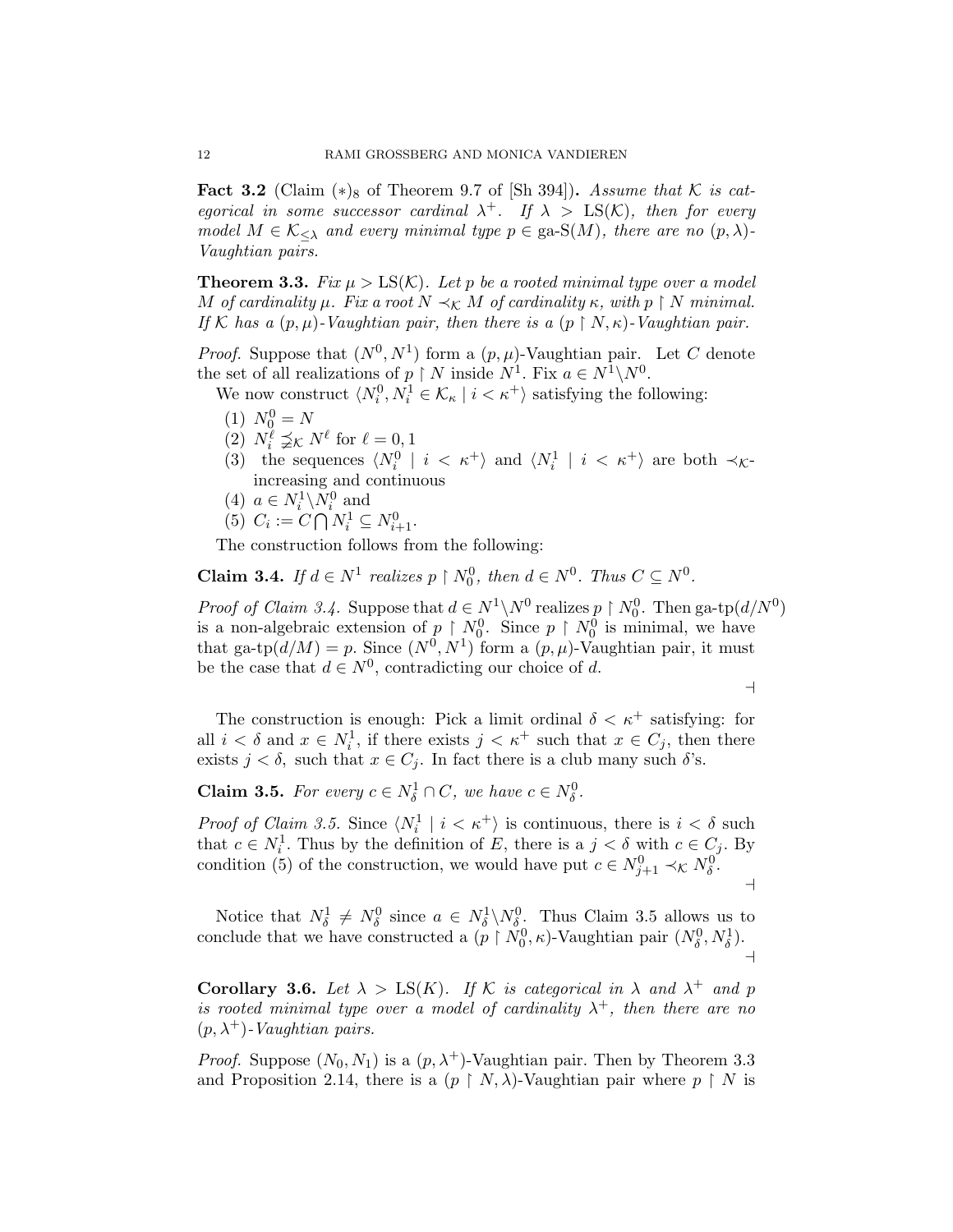minimal. Since K is categorical in  $\lambda$ , N is saturated. This contradicts Fact 3.2.

 $\overline{\phantom{a}}$ 

**Corollary 3.7.** Let  $\lambda > LS(K)$ . If K is categorical in  $\lambda$  and  $\lambda^{+}$ , then every rooted minimal type over a model N of cardinality  $\lambda^+$  is realized  $\lambda^{++}$  times in every model of cardinality  $\lambda^{++}$  extending N.

*Proof.* Suppose  $M \in \mathcal{K}_{\lambda^{++}}$  realizes p only  $\alpha < \lambda^+$  times.

Let  $A := \{a_i \mid i < \alpha\}$  be an enumeration of the realizations of p in M. We can find  $N_0 \in \mathcal{K}_{\lambda^+}$  such that  $N \bigcup A \subseteq N_0 \prec_{\mathcal{K}} M$ . Since M has cardinality  $\lambda^{++}$ , we can find  $N_1 \in \mathcal{K}_{\lambda^+}$  such that  $N_0 \nleq_K N_1 \prec_K M$ . Then  $(N_0, N_1)$ form a  $(p, \lambda^+)$ -Vaughtian pair contradicting Corollary 3.6.

 $\overline{\phantom{0}}$ 

## 4. Upward Categoricity Transfer Theorems

The following shows the strength of the assumption of no Vaughtian pairs. In order to prove that a model is saturated, it suffices to check that the model realizes one rooted minimal type many times. Furthermore, Theorem 4.1 provides a new sufficient condition for a model to be universal over a submodel.

**Theorem 4.1.** Suppose  $M_0 \in \mathcal{K}_{\lambda}$  and  $r \in \text{ga-S}(M_0)$  is a minimal type such that K has no  $(r, \lambda)$ -Vaughtian pairs.

Let  $\alpha$  be an ordinal  $\langle \lambda^+ \text{ such that } \alpha = \lambda \cdot \alpha$ . Suppose  $M \in \mathcal{K}_{\lambda}$  has a resolution  $\langle M_i \in \mathcal{K}_{\lambda} \mid i < \alpha \rangle$  such that for every  $i < \alpha$ , there is  $c_i \in$  $M_{i+1}\backslash M_i$  realizing r. Then M is saturated over  $M_0$ . Moreover if K is stable in  $\lambda$ , then M is a  $(\lambda, \alpha)$ -limit model over  $M_0$ .

Notice that Proposition 2.12 and Corollary 3.6 guarantee that such r and  $M_0$  exist when we assume that K is tame and categorical in  $\lambda$  with  $\lambda$  a successor cardinal. We use the letter  $r$  to represent this type since in our applications of this theorem,  $r$  will be rooted and we will want to distinguish this type from others.

Theorem 4.1 is similar to Claim 5.6 of [Sh 576]. It is also related to a result of [ShVi] and [Va] that the top of a relatively full tower of length  $\alpha = \lambda \cdot \alpha$  is a  $(\mu, \alpha)$ -limit model.

*Proof of Theorem 4.1.* Let  $\langle M_i | i \rangle \langle \alpha \rangle$  and r be given as in the statement of the theorem. Without loss of generality, we can assume that the resolution  $\langle M_i | i < \alpha \rangle$  is continuous. Fix  $q \in \text{ga-S}(M_0)$ . We will prove that M realizes q by constructing a model M' which realizes q and a K-mapping from M into this model  $M'$  simultaneously. Then we will show that this is in fact an isomorphism.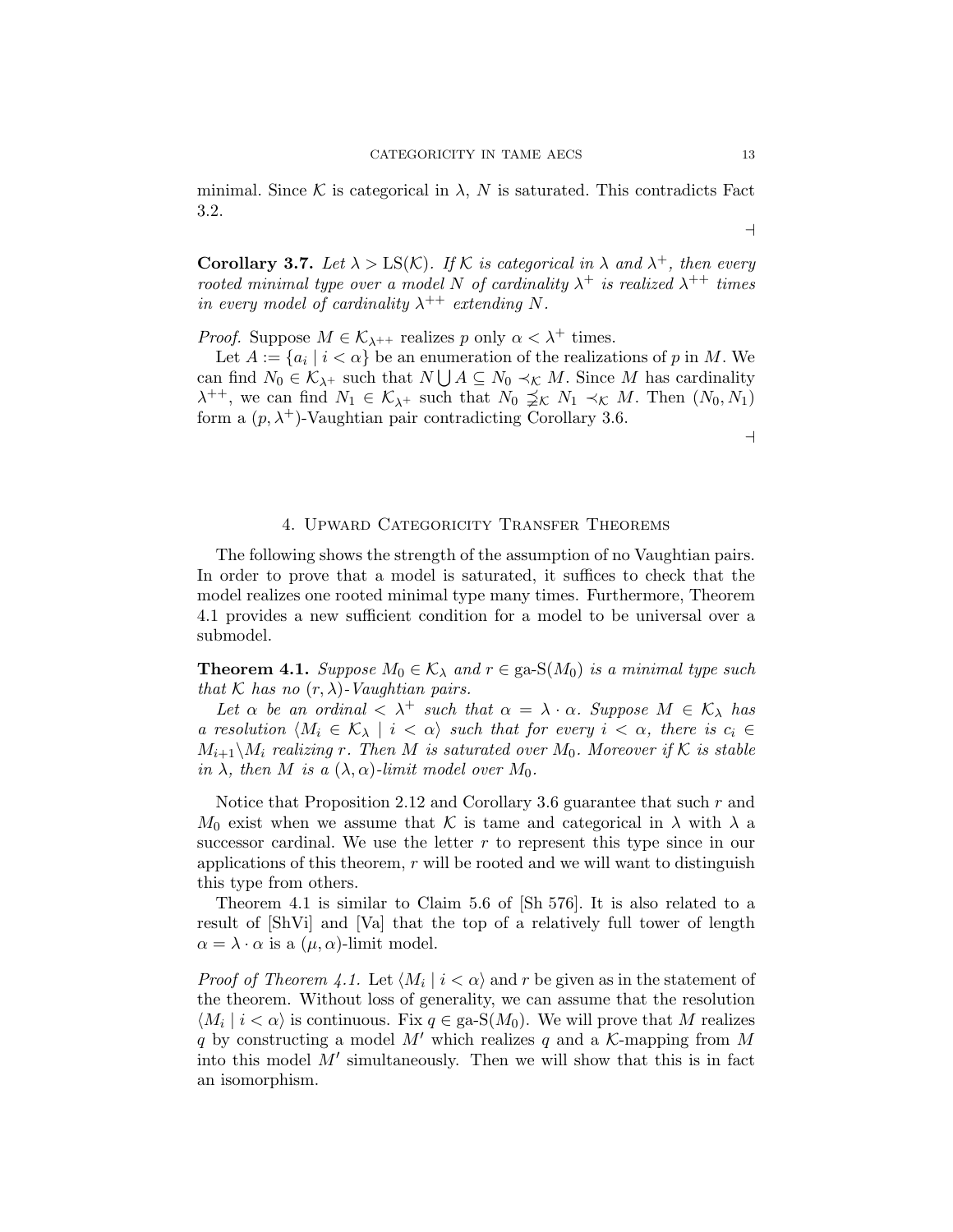Since  $\alpha = \lambda \cdot \alpha$ , we can fix a collection of disjoint sets  $\{S_i \mid i < \alpha\}$ such that  $\alpha = \bigcup_{i < \alpha} S_i$  and each  $S_i$  is unbounded in  $\alpha$  of cardinality  $\lambda$  and  $Min(S_i) \geq i$ .

We define by induction on  $i < \alpha$  sequences of models  $\langle N'_i | i < \alpha \rangle$  and  $\langle M'_i | i < \alpha \rangle$  and a sequence of K-mappings  $\langle h_i | i < \alpha \rangle$ . Additionally, for  $i < \alpha$  we fix a sequence  $\langle a_{\zeta} | \zeta \in S_i \rangle$ . We require:

- (1)  $M'_0$  realizes both r and q,
- (2)  $N'_i \prec_{\mathcal{K}} M'_i$ ,
- (3)  $\langle N'_i \mid i \leq \alpha \rangle$  and  $\langle M'_i \mid i \leq \alpha \rangle$  are  $\prec_{\mathcal{K}}$ -increasing and continuous sequences of models in  $\mathcal{K}_{\lambda}$ ,
- (4)  $N'_0 = M_0$ ,
- (5)  $\langle a_{\zeta} | \zeta \in S_i \rangle$  is an enumeration of  $\{a \in M'_i | a \models r\},\$
- (6)  $a_i \in N'_{i+1}$ ,
- $(Y)$   $h_i : M_i \cong N'_i,$
- (8)  $\langle h_i | i \rangle \langle \alpha \rangle$  is increasing and continuous with  $h_0 = \mathrm{id}_{M_0}$  and
- (9) when K is stable in  $\lambda$ , we additionally require  $M'_{i+1}$  is universal over  $M_i'.$

The construction is possible: For  $i = 0$ , we take  $N'_0 = M_0$  and let  $M'_0$  be a extension of  $M_0$  of cardinality  $\lambda$  realizing r and q. If possible we choose  $M'_0$  to be a universal extension of  $M_0$  of cardinality  $\lambda$ . Set  $h_0 = \mathrm{id}_{M_0}$ . Let  $\langle a_{\zeta} | \zeta \in S_0 \rangle$  be some (possibly repeating) enumeration of  $\{a \in M_0' | a \models r\}.$ 

Suppose that we have defined for all  $k \leq j$ ,  $N'_{k}$ ,  $M'_{k}$ ,  $h_{k}$  and  $\langle a_{\zeta} | \zeta \in S_{k} \rangle$ . Let  $a_j$  be given. Notice that  $a_j$  has been defined since min  $S_l > j$  for  $l \geq i$ . If  $a_j$  is already in  $N'_j$ , then we simply amalgamate the following diagram

$$
M_{j+1} \xrightarrow{f} M^*
$$
  
id  

$$
M_j \xrightarrow[h_j]{}
$$
  

$$
M'_j \xrightarrow[h_j]{}
$$

setting  $h_{j+1} := f$  and  $N'_{j+1} = h_{j+1}(M_{j+1})$ . Let  $M'_{j+1}$  be an of  $M'_{j}$  containing  $N'_{j+1}$  of cardinality  $\lambda$ . If possible, choose  $M'_{j+1}$  to be universal over  $M'_{j}$ . Fix  $\langle a_{\zeta} | \zeta \in S_{j+1} \rangle$  some enumeration of  $\{a \in M'_{j+1} | a \models r\}.$ 

In the event that  $a_j \notin N'_j$ , we need to be more careful with the amalgamation. Let f and  $M^*$  be as in the diagram above. Let us rewrite this diagram as

$$
M_{j+1} \xrightarrow{f} M^*
$$
  
\n
$$
\downarrow id
$$
  
\n
$$
M_j \xrightarrow[h_j]{}
$$
  
\n
$$
N'_j \xrightarrow[i_l]{}
$$
  
\n
$$
M'_j
$$

Since  $a_j \notin N'_j$ , we have that  $a_j \in M'_j \backslash N'_j$ . Thus ga-tp $(a_j/N'_j, M'_j)$  is nonalgebraic. Now lets compare this to the realization  $c_j$  of r in  $M_{j+1}\backslash M_j$ .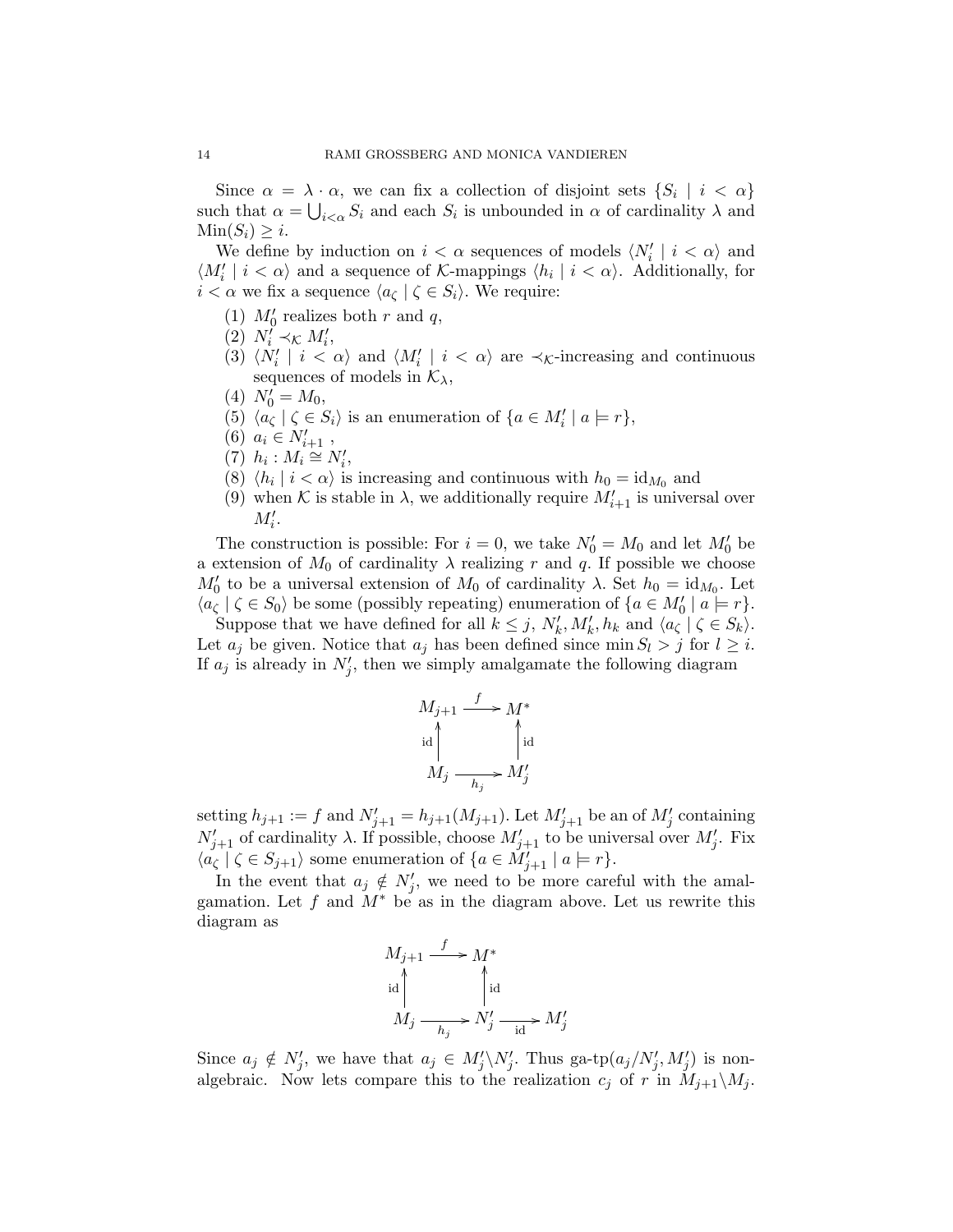Notice that  $f(\text{ga-tp}(c_j/M_j, M_{j+1})) = \text{ga-tp}(f(c_j)/N'_j, M^*)$  is non-algebraic. Since  $h_0 = \mathrm{id}_{M_0}$ , ga-tp $(f(c_j)/N'_j, M^*)$  is also an extension of r. By the minimality of  $r$  we can conclude that

$$
ga\text{-tp}(a_j/N'_j, M'_j) = ga\text{-tp}(f(c_j)/N'_j, M^*).
$$

So we can find an amalgam  $M^{**}$  such that the following diagram commutes

$$
M_{j+1} \xrightarrow{f} M^* \xrightarrow{g} M^{**}
$$
  
\n
$$
\downarrow id
$$
  
\n
$$
M_j \xrightarrow[h_j]{}
$$
  
\n
$$
N'_j \xrightarrow{id} M'_j
$$

and  $g(f(c_j)) = a_j$ . Let  $h_{j+1} := g \circ f$  and  $N'_{j+1} := h_{j+1}(M_{j+1})$ . Let  $M'_{j+1}$  be an extension of  $M'_j$  cardinality  $\lambda$  containing  $N'_{j+1}$ . If possible, choose  $M'_{j+1}$ to be universal over  $M'_j$ . Fix  $\langle a_{\zeta} | \zeta \in S_i \rangle$  some enumeration of  $\{a \in M'_i |$  $a \models r$ . This completes the construction.

Let  $N' := \bigcup_{i < \alpha} N'_i$ ,  $M' := \bigcup_{i < \alpha} M'_i$  and  $h := \bigcup_{i < \alpha} h_i$ . Notice that  $M'$ realizes q and  $h: M \cong N'$  with  $h \upharpoonright M_0 = \mathrm{id}_{M_0}$ . We will show that  $N' = M'$ in order to conclude that M also realizes q. Suppose not. Then  $N' \prec_K M'$ and we can fix  $a \in M' \backslash N'$ . Since there are no  $(r, \lambda)$ -Vaughtian pairs, we can choose a such that  $a \models r$ .

By the definition of M', there is an  $i < \alpha$  such that  $a \in M'_i$ . Then  $a = a_{\zeta}$ for some  $\zeta \in S_i$ . At stage,  $\zeta + 1$ , we made sure that  $a = a_{\zeta} \in N'_{\zeta+1} \subseteq N'$ . This contradicts our choice of a.  $\Box$ 

We now restate Theorem 0.1

**Theorem 4.2.** Suppose that K has arbitrarily large models, is  $\chi$ -tame and satisfies the amalgamation property. If  $\lambda \geq \chi \geq \text{LS}(\mathcal{K})$  and  $\mathcal{K}$  is categorical in both  $\lambda$  and  $\lambda^+$  then K is categorical in  $\lambda^{++}$ .

*Proof of Theorem 0.1.* We will show that for every  $N \in \mathcal{K}_{\lambda^{++}}$  and every  $M \prec_{\mathcal{K}} N$  of cardinality  $\lambda^+$ , N realizes every type over M.

Let  $M \prec_{\mathcal{K}} N$  have cardinality  $\lambda^+$ . First notice that Proposition 2.12 and categoricity in  $\lambda^+$  guarantees that there exists a rooted minimal  $r \in$ ga-S $(M)$ . By Corollary 3.7, we know that N realizes  $r \lambda^{++}$ -times.

Let  $\alpha < \lambda^+$  be such that  $\alpha = \lambda^+ \cdot \alpha$ . By the Downward-Löwenheim Skolem Axiom of AECs, we can construct a  $\prec_{\mathcal{K}}$ -increasing and continuous chain of models  $\langle M_i \prec_{\mathcal{K}} N \mid i < \alpha \rangle$  such that  $M = M_0$  for every  $i < \alpha$ , we can fix  $a_i \in M_{i+1} \backslash M_i$  realizing r. This construction is possible since there are  $\lambda^{++}$ -many realizations of r to choose from. By Theorem 4.1,  $\bigcup_{i<\alpha} M_i$ realizes every type over M.

We now can derive an upward categoricity transfer theorem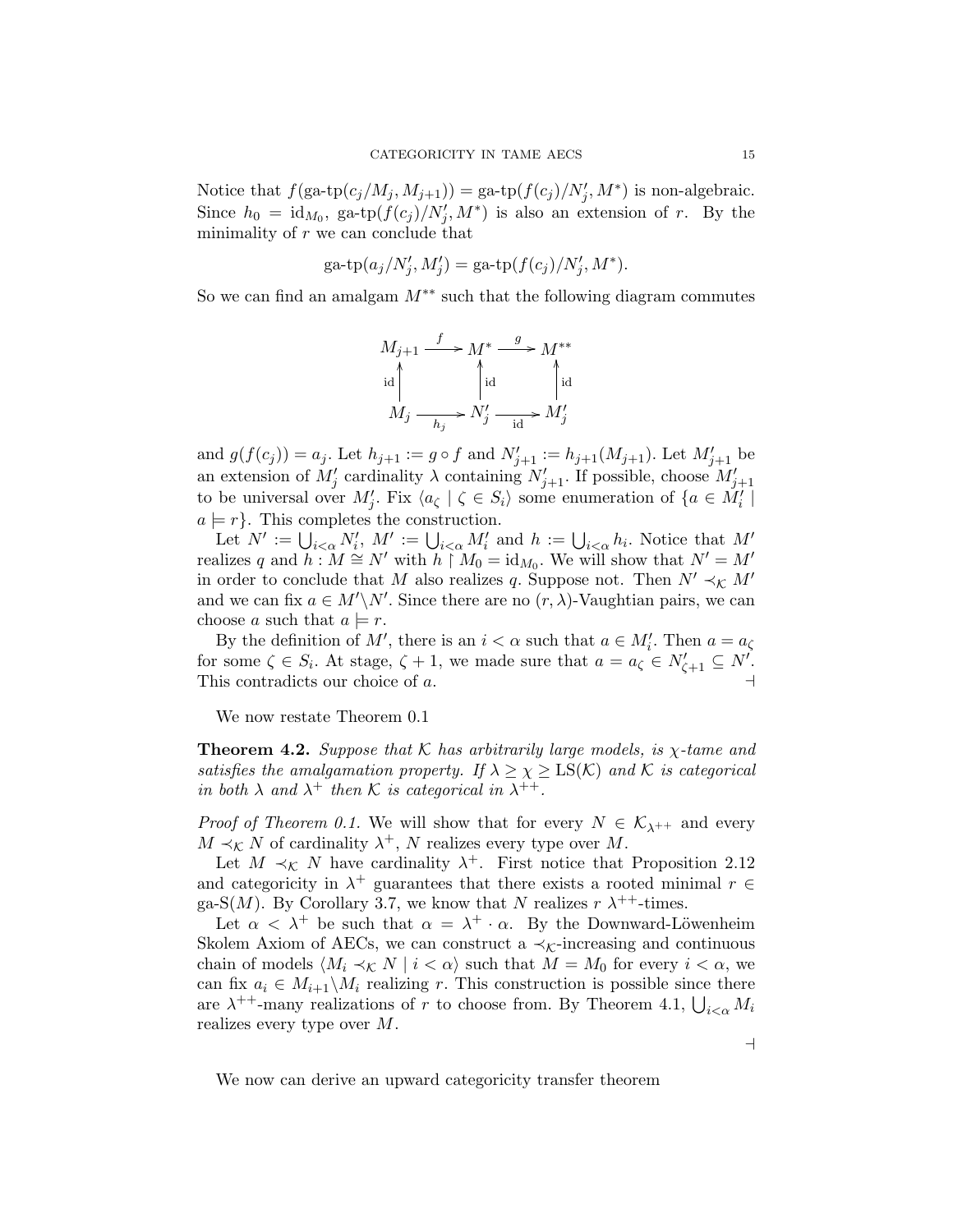**Corollary 4.3** (Categoricity Transfer for Tame AECs). Suppose that  $\mathcal{K}$  has arbitrarily large models, satisfies the amalgamation property and is  $\chi$ -tame with  $\chi \geq \text{LS}(\mathcal{K})$ . Suppose that  $\lambda \geq \max{\chi, \text{LS}(\mathcal{K})^+}$ . If  $\mathcal{K}$  is categorical in both  $\lambda^+$  and  $\lambda$ , then K is categorical in every  $\mu$  with  $\lambda \leq \mu$ .

*Proof of Corollary 4.3.* Let  $\alpha$  be such that  $\lambda = \aleph_{\alpha}$ . We will prove that K is categorical in  $\aleph_{\beta}$  for all  $\beta \geq \alpha + 2$ . The base case is Theorem 0.1. For  $\beta = \gamma + 2$ , Theorem 0.1 and the induction hypothesis give us that K is categorical in  $\aleph_{\gamma+2}$ .

Deriving categoricity in  $\aleph_{\beta+1}$  where  $\beta$  is a limit ordinal  $>\alpha$ . Assume that K is categorical in every  $\mu$  with  $\lambda \leq \mu \leq \aleph_{\beta}$ . We need to show that K is categorical in  $\aleph_{\beta+1}$ . Let N have cardinality  $\aleph_{\beta+1}$ . Fix  $M \prec_K N$  with cardinality  $\aleph_{\beta}$ . By Proposition 2.12, there is a rooted minimal type  $r \in \text{ga-S}(M)$ .

Let  $M' \in \mathcal{K}_{\kappa}$  with  $\lambda \leq \kappa < \aleph_{\beta}$  be a root of r. Suppose that there is a  $(r, \aleph_{\beta})$ -Vaughtian pair. Then by Theorem 3.3, there is a  $(r \restriction M', \kappa)$ -Vaughtian pair. Our induction hypothesis tells us that K is categorical in  $\kappa$ and  $\kappa^+$ . Thus there are no  $(r \upharpoonright M', \kappa)$ -Vaughtian pairs. And we can conclude there are no  $(r, \aleph_{\beta})$ -Vaughtian pairs.

We now see that N realizes r  $\aleph_{\beta+1}$ -many times. Since there are enough realizations of r to go around, we can construct an increasing and continuous chain of models  $\langle M_i \prec_K N \mid i < \gamma \rangle$  of cardinality  $\aleph_\beta$  such that for every  $i < \gamma$ , there is a  $c_i \in M_{i+1} \backslash M_i$  realizing r and  $\gamma$  is a limit ordinal  $\langle \aleph_{\beta}$ satisfying  $\gamma = \aleph_{\beta} \cdot \gamma$ . Now by Theorem 4.1 we see that N must realize every type over M.

Deriving categoricity in  $\aleph_{\beta}$  for  $\beta$  a limit ordinal. Assume that K is categorical in all  $\mu$  with  $\lambda \leq \mu < \aleph_{\beta}$ . For this case, it suffices to show that the every model of cardinality  $\aleph_{\beta}$  is Galois-saturated. Given  $N \in \mathcal{K}_{\aleph_{\beta}}$  and  $M \prec_{\mathcal{K}} N$  be a model of cardinality  $\aleph_{\gamma}$  for some  $\gamma > \alpha$ . Let  $p \in \text{ga-S}(M)$  be given. By the Downward Löwenheim Skolem axiom of AECs, we may find  $N' \in \mathcal{K}_{\aleph_{\gamma+1}}$  such that  $M \prec_{\mathcal{K}} N' \prec_{\mathcal{K}} N$ . By the induction hypothesis  $N'$  is Galois-saturated and realizes p. Thus N realizes p.  $\Box$ 

Combining Corollary 4.3 and Fact 0.8 yields

Corollary 4.4. Suppose K is a  $\chi$ -tame abstract elementary class satisfying the amalgamation and joint embedding properties. Let  $\mu_0 := \text{Hanf}(\mathcal{K})$ . If  $\chi \leq \beth_{(2^{\mu_0})^+}$  and K is categorical in some  $\lambda^+ > \beth_{(2^{\mu_0})^+}$ , then K is categorical in  $\mu$  for all  $\mu > \beth_{(2^{\mu_0})^+}.$ 

#### 5. Implications and Open Problems

The Hart-Shelah examples [HaSh] (an alternative exposition is in chapter 19 of [Ba1]) have arbitrary large models and are categorical in several successive cardinals but fail to be categorical in some larger cardinals. By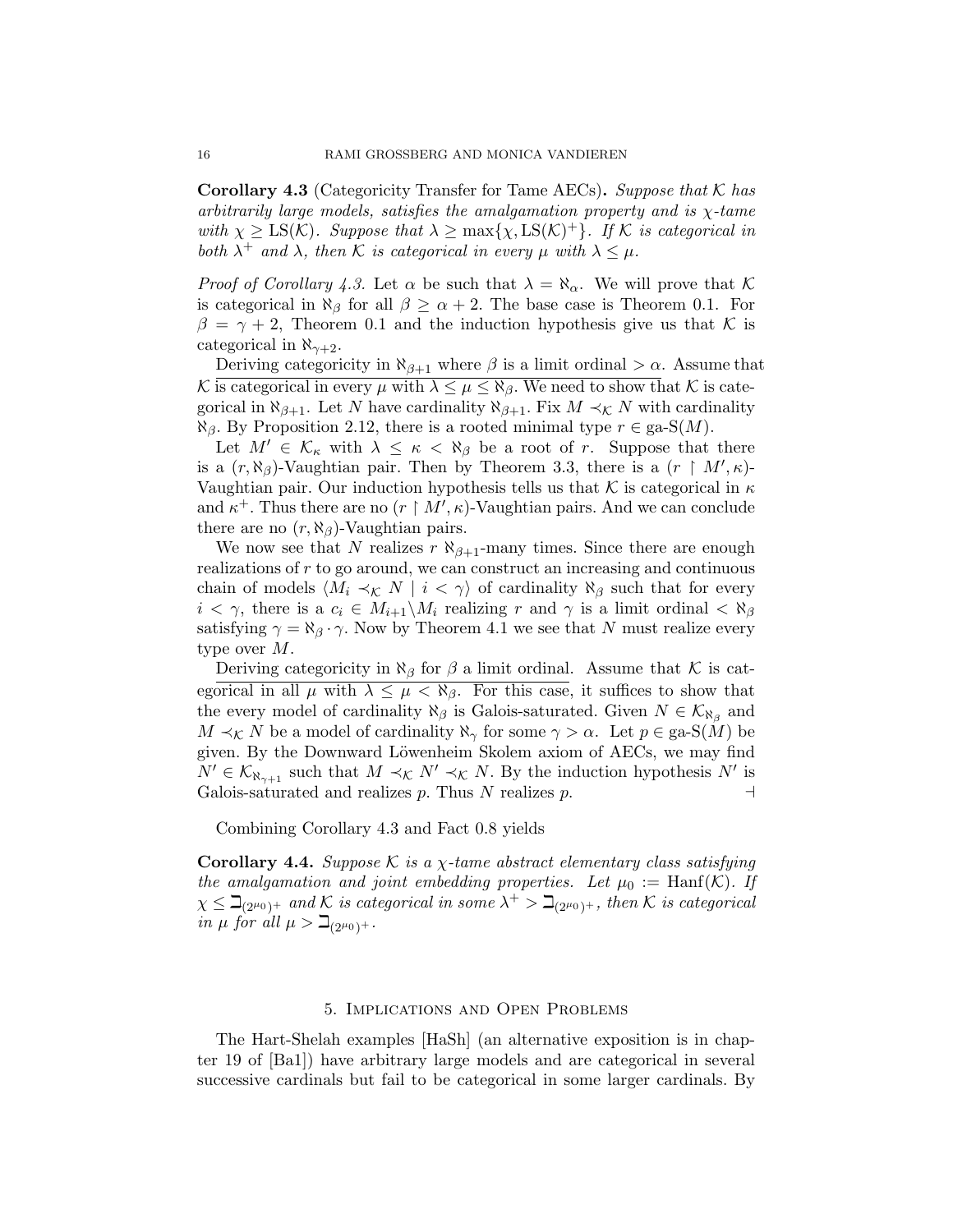Theorem 0.1 the AEC induced by  $\varphi_n^5$  is not  $\chi$ -tame for any  $\chi < \aleph_n$  or fails to have the amalgamation property.

Baldwin, David Kueker, Grossberg and VanDieren have begun extending the results for categorical, tame AECs to stable, tame AECs. After the presentation of the results from this paper at the Bogotá Meeting in Model Theory 2003, Lessmann and Tapani Hytinnen have explored the implications of our arguments in more specific contexts.

Recently, by incorporating an idea of Lessmann [Le2] we were able to obtain the following strengthening of Theorem 0.1:

**Theorem 5.1** ([GrVa2]). Suppose K is a  $\chi$ -tame AEC with the amalgamation property with arbitrarily large models. If K is categorical in  $\lambda^+$  for some  $\lambda > (LS(K) + \chi)$  then K is categorical in all  $\mu > (LS(K) + \chi)$ 

#### **REFERENCES**

- [Ba1] John Baldwin. Abstract Elementary Classes. Monograph, in preparation. Available at http://www2.math.uic.edu/~jbaldwin/model.html
- [Ba2] John Baldwin. Non-splitting Extensions. Technical report available at http://www2.math.uic.edu/~jbaldwin/model.html
- [BaKuVa] John Baldwin, David Kueker and Monica VanDieren. Upward stability transfer for tame abstract elementary classes. Submitted. http://www.math.lsa.umich.edu/~mvd/home.html
- [BY] Itay Ben-Yaacov. Positive model theory and compact abstract theories. J. Math.  $Log., 3 (2003), no. 1, 85-118$
- [Be] Alexander Berenstein. Some generalizations of first order tools to homogeneous models. To appear in J.S.L.. Preprint available at http://www.math.uiuc.edu/~aberenst/research.html
- [BeBu] Alexander Berenstein and Steven Buechler. A study of independence in strongly homogeneous expansions of Hilbert spaces. Preprint available http://www.math.uiuc.edu/~aberenst/research.html
- [BuLe] Steven Buechler and Olivier Lessmann. Simple homogeneous models. J. Amer. Math. Soc., **16** (2003), no. 1, 91-121
- [Gr] Rami Grossberg. Classification theory for non-elementary classes. Logic and Algebra, ed. Yi Zhang, Contemporary Mathematics, 302, (2002) AMS, pp. 165–204.
- [GrLe] Rami Grossberg and Olivier Lessmann. Shelah's stability spectrum and homogeneity spectrum in finite diagrams, Arch. Math. Logic 41 (2002) 1, 1-31.
- [GrVa1] Rami Grossberg and Monica VanDieren. Galois-stability in Tame Abstract Elementary Classes. (23 pages). Submitted in 10/4/2004. http://www.math.cmu.edu/~rami.
- [GrVa2] Rami Grossberg and Monica VanDieren. Categoricity from One Successor Cardinal in Tame Abstract Elementary Classes. (17 pages). Submitted. http://www.math.lsa.umich.edu/mvd/home.html
- [HaSh] Bradd Hart and Saharon Shelah. Categoricity over P for first order T or categoricity for  $\varphi \in L_{\omega_1\omega}$  can stop at  $\aleph_k$  while holding for  $\aleph_0, \dots, \aleph_{k-1}$ . Israel Journal of Mathematics, 70:219–235, 1990.
- [HeIo] C. Ward Henson and José Iovino. Ultraproducts in Analysis. Part I of the threepart book Analysis and Logic, by C. W. Henson, J. Iovino, A. S. Kechris, and E.

<sup>&</sup>lt;sup>5</sup>Let  $\varphi_n$  represent an  $L_{\omega_1,\omega}$  formula that axiomatizes the Hart-Shelah example which is categorical in  $\aleph_0, \ldots, \aleph_n$  but not categorical in some larger cardinality.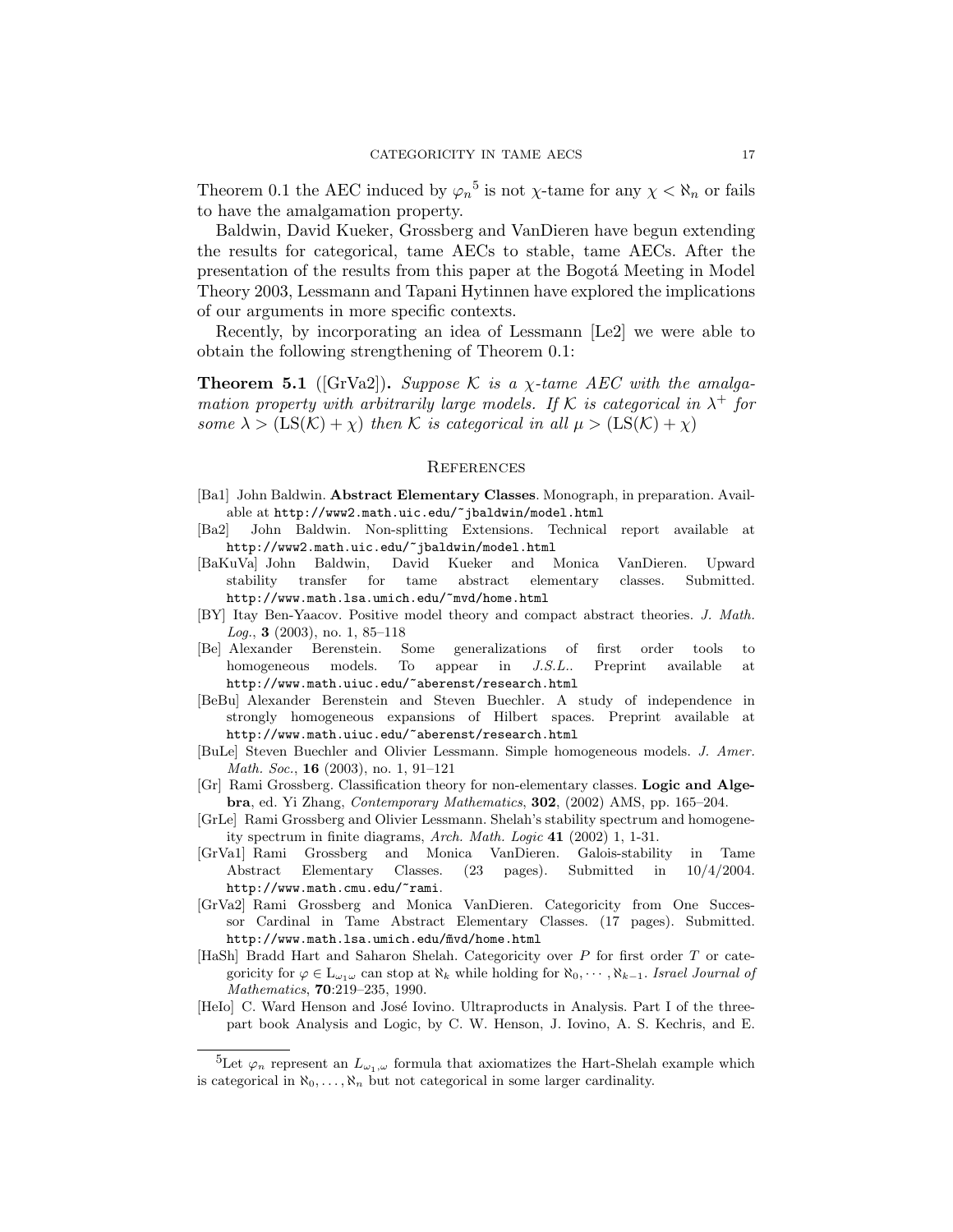W. Odell, London Mathematical Society Lecture Note Series, Cambridge University Press, to appear.

- [Hy1] Tapani Hyttinen, Generalizing Morley's theorem, MLQ, 44, (1998), 176-184.
- [Hy] Tapani Hyttinen On nonstructure of elementary submodels of a stable homogeneous structure. Fundamenta Mathematicae, 156, 1998, 167-182.
- [HySh] Tapani Hyttinen and Saharon Shelah. Strong splitting in stable homogeneous models. APAL, 103, 2000, 201–228.
- [Io1] José Iovino, Stable Banach spaces and Banach space structures, I: Fundamentals. In Models, Algebras, and Proofs, (X. Caicedo, C. Montenegro, Ed.), Marcel Dekker, New York, 1999.
- [Io2] José Iovino, Stable Banach spaces and Banach space structures, II: Forking and compact topologies. In Models, Algebras, and Proofs, (X. Caicedo, C. Montenegro, Ed.), Marcel Dekker, New York, 1999.
- [Jo] Bjarni Jónsson. Homogeneous universal systems. Math. Scand., 8, 1960, 137–142.
- [Ke1] H. Jerome Keisler,  $L_{\omega_1,\omega}(\mathbf{Q})$  Ann of Math Logic, 1, 1969.
- [Ke2] H. Jerome Keisler, Model Theory for Infinitary Logic. North-Holland 1971.
- [KoSh] Oren Kolman and Saharon Shelah. Categoricity of Theories in  $L_{\kappa,\omega}$  when  $\kappa$  is a measurable cardinal. Part I. Fundamentae Mathematicae, 151, 209-240, 1996.
- [Le1] Olivier Lessmann. Pregeometries in finite diagrams. Ann. Pure Appl. Logic, 106, no. 1-3, 49–83, 2000.
- [Le2] Olivier Lessmann. Upward categoricity from a successor cardinal for tame abstract classes with amalgamation. J. Symbolic Logic,  $70$  (2005), no. 2, 639–660.
- [Lo] Jerzy Los. On the categoricity in power of elementary deductive systems and related problems. Colloq. Math., 3, 58–62, 1954.
- [MaSh] Michael Makkai and Saharon Shelah. Categoricity of theories  $L_{\kappa\omega}$  with  $\kappa$  a compact cardinal. Annals of Pure and Applied Logic, 47, 41-97, 1990.
- [Ma] Leo Marcus, A prime minimal model with an infinite set of indiscernibles, Israel Journal of Mathematics, 11, (1972), 180-183.
- [Mo] Michael Morley, Categoricity in power. Trans. Amer. Math. Soc., 114, 514–538, 1965.
- [Shc] Saharon Shelah. Classification Theory and the Number of Non-isomorphic Models  $2^{nd}$  edition. North Holland Amsterdam, 1990.
- [Sh 3] Saharon Shelah, Finite diagrams stable in power Annals Math Logic 2 (1970) 69- 118.
- [Sh 31] Saharon Shelah. Categoricity of uncountable theories. In L.A. Henkin et al., editors, Proceedings of the Tarski Symposium, pages 187–203, Providence, R.I, 1974.
- [Sh 48] Saharon Shelah. Categoricity in  $\aleph_1$  of sentences in  $L_{\omega_1,\omega}(Q)$ . Israel J. Math., 1975.
- [Sh 54] Saharon Shelah. The lazy model-theoretician's guide to stability. Logique et Analyse 18 (1975) 241-308.
- [Sh 87a] Saharon Shelah. Classification theory for nonelementary classes, I. The number of uncountable models of  $\psi \in L_{\omega_1,\omega}$ . Part A. Israel J. Math., 46:212–240, 1983.
- [Sh 87b] Saharon Shelah. Classification theory for nonelementary classes, I. The number of uncountable models of  $\psi \in L_{\omega_1,\omega}$ . Part B. Israel J. Math., 46:241-273, 1983.
- [Sh 88] Saharon Shelah Classification of nonelementary classes. II. Abstract elementary classes. In Classification Theory of Lecture Notes in Mathematics, 1292, pages 419– 497. Springer-Berlin, 1987.
- [Sh 394] Saharon Shelah. Categoricity of abstract classes with amalgamation. Annals of Pure and Applied Logic, 98(1-3), pages 241–294, 1999.
- [Sh 472] Saharon Shelah. Categoricity of Theories in  $L_{\kappa^*,\omega}$  when  $\kappa^*$  is a measurable cardinal. Part II. Dedicated to the memory of Jerzy Łoś. Fundamenta Mathematica. 170 (2001), no.1-2, 165–196.